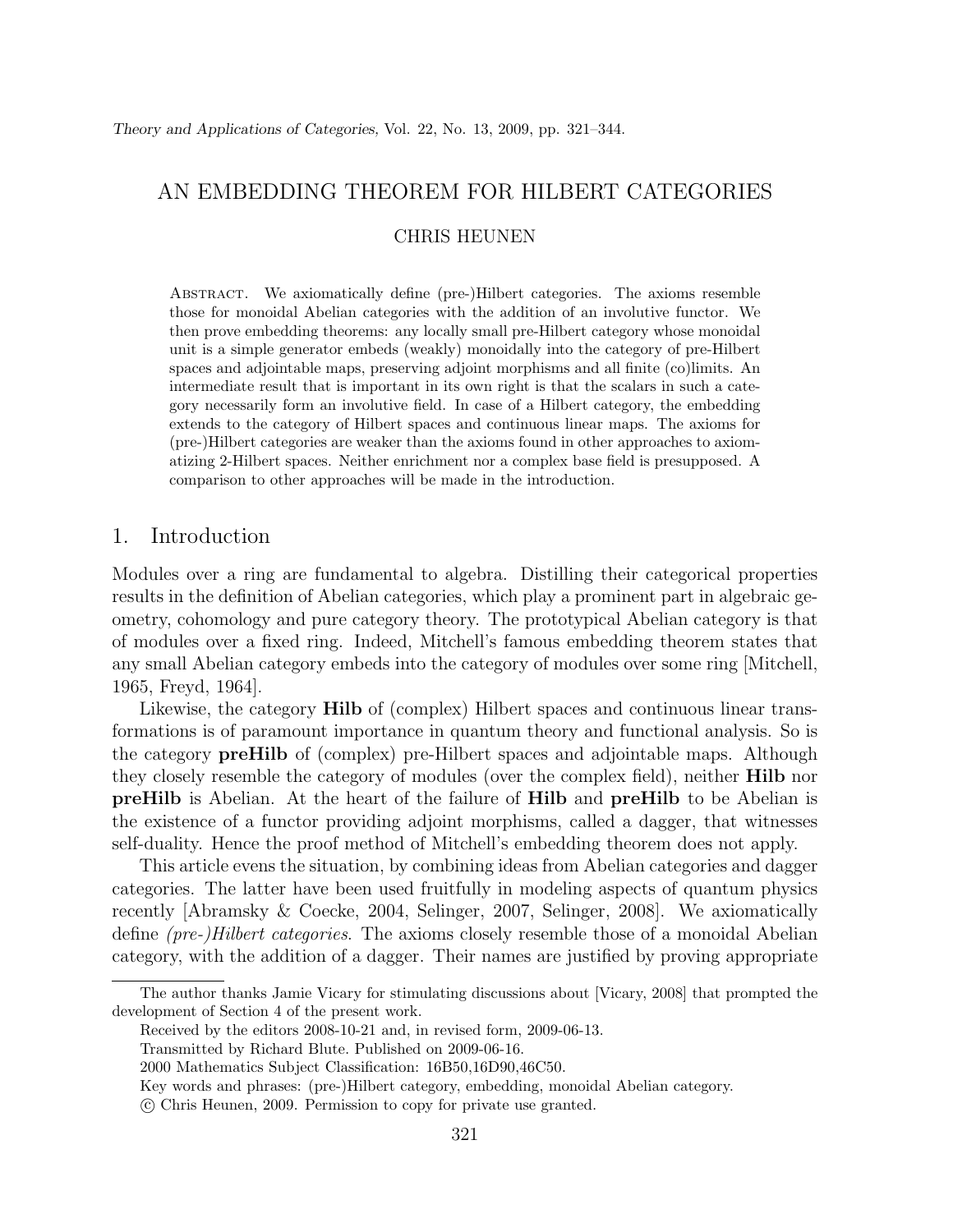embedding theorems: roughly speaking, pre-Hilbert categories embed into preHilb, and Hilbert categories embed into Hilb. These embeddings are in general not full, and only weakly monoidal. But otherwise they preserve all the structure of pre-Hilbert categories, including all finite (co)limits, and adjoint morphisms (up to an isomorphism of the induced base field).

To sketch the historical context of these embedding theorems, let us start by recalling that a category is called Abelian when:

- 1. it has finite biproducts;
- 2. it has (finite) equalisers and coequalisers;
- 3. every monomorphism is a kernel, and every epimorphism is a cokernel.

We can point out already that Definition 2.1 below, of pre-Hilbert category, is remarkably similar, except for the occurrence of a dagger. From the above axioms, enrichment over Abelian groups follows. For the Abelian embedding theorem, there are (at least) two 'different' proofs, one by Mitchell [Mitchell, 1965], and one by Lubkin [Lubkin, 1960]. Both operate by first embedding into the category Ab of Abelian groups, and then adding a scalar multiplication. This approach can be extended to also take tensor products into account  $[H\ddot{a}]$ , 2002]. However, as **Ab** is not a self-dual category, this strategy does not extend straightforwardly to the setting of Hilbert spaces.

Several authors have used an involution on the given category in this context before. Specifically, by a *dagger* on a category **C** we mean a functor  $\dagger: \mathbb{C}^{op} \to \mathbb{C}$  that satisfies  $X^{\dagger} = X$  on objects and  $f^{\dagger \dagger} = f$  on morphisms. For example, [Ghez, Lima & Roberts, 1985, Proposition 1.14] proves that any  $C^*$ -category embeds into **Hilb**. Here, a  $C^*$ category is a category such that:

- 1. it is enriched over complex Banach spaces and linear contractions;
- 2. it has an antilinear dagger;
- 3. every  $f: X \to Y$  satisfies  $f^{\dagger} f = 0 \Rightarrow f = 0$ , and there is a  $g: X \to X$  with  $f^{\dagger} f = g^{\dagger} g$ ;
- 4.  $||f||^2 = ||f^{\dagger}f||$  for every morphism f.

The embedding of a  $C^*$ -category into **Hilb** uses powerful analytical methods, as it is basically an extension of the Gelfand-Naimark theorem [Gelfand & Naimark, 1943] showing that every  $C^*$ -algebra *(i.e.* one-object  $C^*$ -category) can be realized concretely as an algebra of operators on a Hilbert space. Compare the previous definition to Definition 2.1 below: the axioms of (pre-)Hilbert categories are much weaker. For example, nothing about the base field is built into the definition. In fact, one of our main results derives the fact that the base semiring is a field. For the same reason, our situation also differs from Tannakian categories [Deligne, 1990], that are otherwise somewhat similar to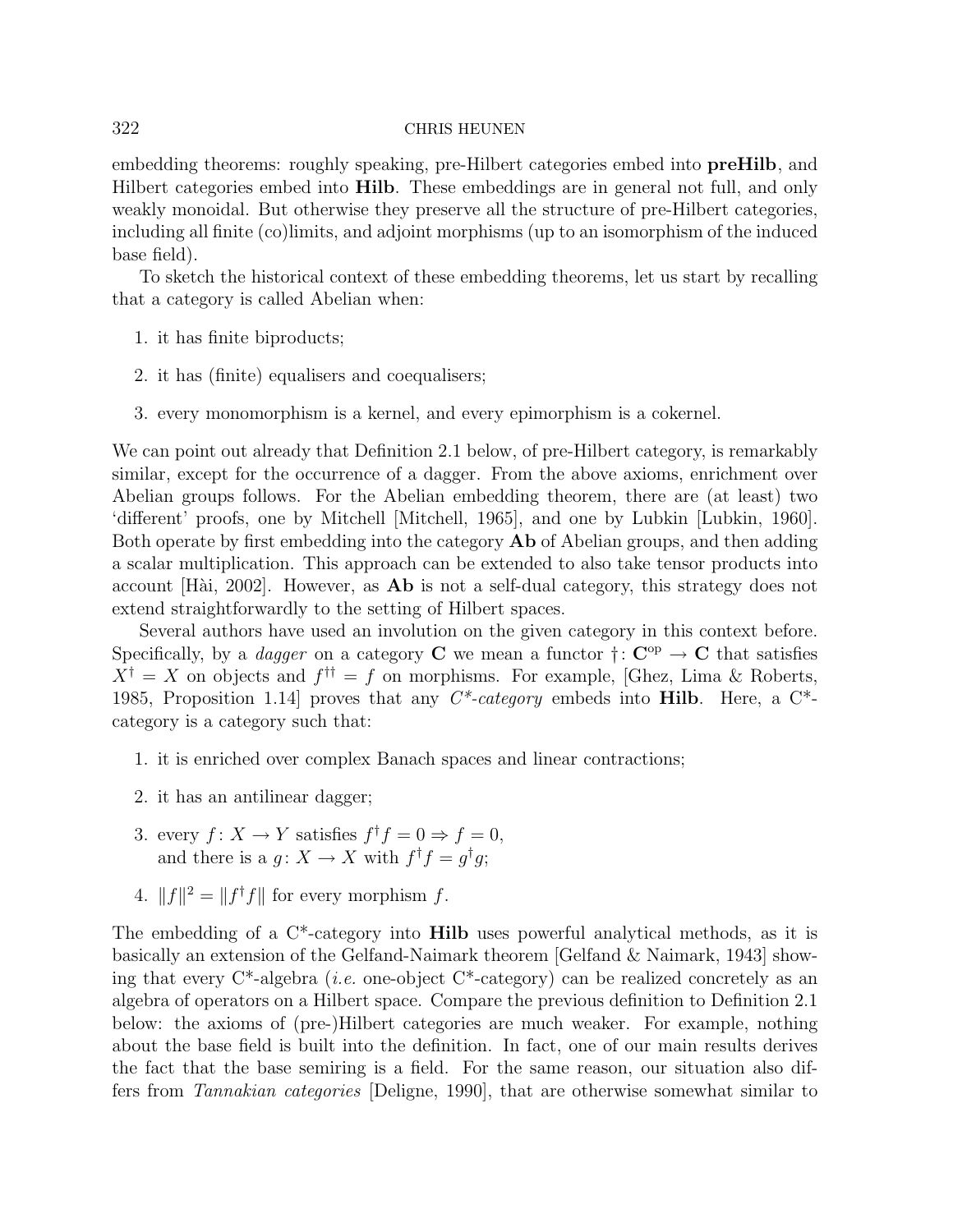our (pre-)Hilbert categories. Moreover, (pre-)Hilbert categories do not presuppose any enrichment, but derive it from prior principles.

A related embedding theorem is [Doplicher & Roberts, 1989] (see also [Halvorson & Müger, 2007 for a categorical account). It characterizes categories that are equivalent to the category of finite-dimensional unitary representations of a uniquely determined compact supergroup. Without explaining the postulates, let us mention that the categories C considered:

- 1. are enriched over complex vector spaces;
- 2. have an antilinear dagger;
- 3. have finite biproducts;
- 4. have tensor products  $(I, \otimes);$
- 5. satisfy  $\mathbf{C}(I, I) \cong \mathbb{C}$ ;
- 6. every projection dagger splits;
- 7. every object is compact.

Our definition of (pre-)Hilbert category also requires 2,3, and 4 above. Furthermore, we will also use an analogue of 5, namely that  $I$  is a *simple generator*. But notice, again, that 1 above presupposes a base field  $\mathbb{C}$ , and enrichment over complex vector spaces, whereas (pre-)Hilbert categories do not. As will become clear, our definition and theorems function regardless of dimension; we will come back to dimensionality and the compact objects in 7 above in Subsection 7.1.

This is taken a step further by [Baez, 1997], which follows the "categorification" programme originating in homotopy theory [Kapranov & Voevodsky, 1994]. A 2-Hilbert space is a category that:

- 1. is enriched over Hilb;
- 2. has an antilinear dagger;
- 3. is Abelian;

The category 2Hilb of 2-Hilbert spaces turns out to be monoidal. Hence it makes sense to define a *symmetric 2-H<sup>\*</sup>-algebra* as a commutative monoid in **2Hilb**, in which furthermore every object is compact. Then, [Baez, 1997] proves that every symmetric 2-H\*-algebra is equivalent to a category of continuous unitary finite-dimensional representations of some compact supergroupoid. Again, the proof is basically a categorification of the Gelfand-Naimark theorem. Although the motivation for 2-Hilbert spaces is a categorification of a single Hilbert space, they resemble our (pre-)Hilbert categories, that could be seen as a characterisation of the category of all Hilbert spaces. However, there are important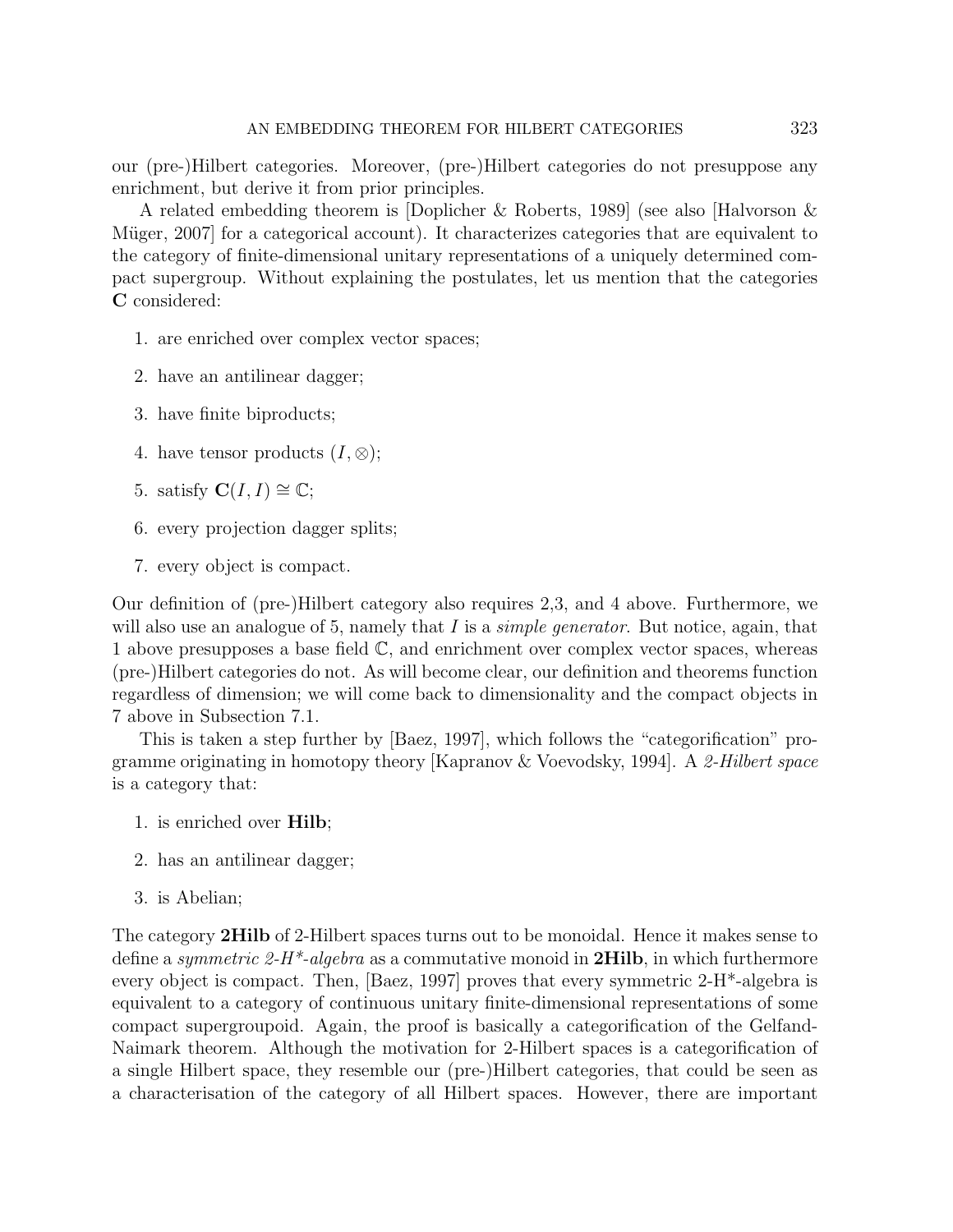differences. First of all, axiom 1 above again presupposes both the complex numbers as a base field, and a nontrivial enrichment. For example, as (pre-)Hilbert categories assume no enrichment, we do not have to consider coherence with conjugation. Moreover, [Baez, 1997] considers only finite dimensions, whereas the category of all Hilbert spaces, regardless of dimension, is a prime example of a (pre-)Hilbert category (see also Subsection 7.1). Finally, a 2-Hilbert space is an Abelian category, whereas a (pre-)Hilbert category need not be (see Appendix A).

Having sketched how the present work differs from existing work, let us end this introduction by making our approach a bit more precise while describing the structure of this paper. Section 2 introduces our axiomatisation. We then embark on proving embedding theorems for such categories  $H$ , under the assumption that the monoidal unit I is a generator. First, we establish a functor  $H \to sHMod_s$ , embedding H into the category of strict Hilbert semimodules over the involutive semiring  $S = H(I, I)$ . Section 3 deals with this rigorously. This extends previous work, that shows that a category H with just biproducts and tensor products is enriched over S-semimodules [Heunen, 2008]. If moreover I is simple, Section 4 proves that  $S$  is an involutive field of characteristic zero. This is an improvement over [Vicary, 2008], on which Section 4 draws for inspiration. Hence **sHMod**<sub>S</sub> = **preHilb**<sub>S</sub>, and S embeds into a field isomorphic to the complex numbers. Extension of scalars gives an embedding  $\mathbf{preHilb}_S \rightarrow \mathbf{preHilb}_C$ , discussed in Section 5. Finally, when H is a Hilbert category, Section 6 shows that Cauchy completion induces an embedding into Hilb of the image of H in preHilb. Composing these functors then gives an embedding  $H \to Hilb$ . Along the way, we also discuss how a great deal of the structure of  $H$  is preserved under this embedding: in addition to being (weakly) monoidal, the embedding preserves all finite limits and colimits, and preserves adjoint morphisms up to an isomorphism of the complex field. Section 7 concludes the main body of the paper, and Appendix A considers relevant aspects of the category **Hilb** itself.

## 2. (Pre-)Hilbert categories

This section introduces the object of study. Let H be a category. A functor  $\dagger$ : H<sup>op</sup>  $\rightarrow$  H with  $X^{\dagger} = X$  on objects and  $f^{\dagger \dagger} = f$  on morphisms is called a *dagger*; the pair  $(\mathbf{H}, \dagger)$ is then called a dagger category. Such categories are automatically isomorphic to their opposite. We can consider coherence of the dagger with respect to all sorts of structures. For example, a morphism m in such a category that satisfies  $m^{\dagger}m = id$  is called a *dagger* mono(morphism) and is denoted  $\rightarrow \rightarrow$ . Likewise, e is a dagger epi(morphism), denoted  $\longrightarrow$ , when  $ee^{\dagger} = id$ . A morphism is called a *dagger isomorphism* when it is both dagger epic and dagger monic. Similarly, a biproduct on such a category is called a dagger biproduct when  $\pi^{\dagger} = \kappa$ , where  $\pi$  is a projection and  $\kappa$  an injection. This is equivalent to demanding  $(f \oplus g)^\dagger = f^\dagger \oplus g^\dagger$ . Also, an equaliser is called a *dagger equaliser* when it can be represented by a dagger mono, and a kernel is called a dagger kernel when it can be represented by a dagger mono. Finally, a dagger category  $H$  is called *dagger monoidal* when it is equipped with monoidal structure  $(\otimes, I)$  that is compatible with the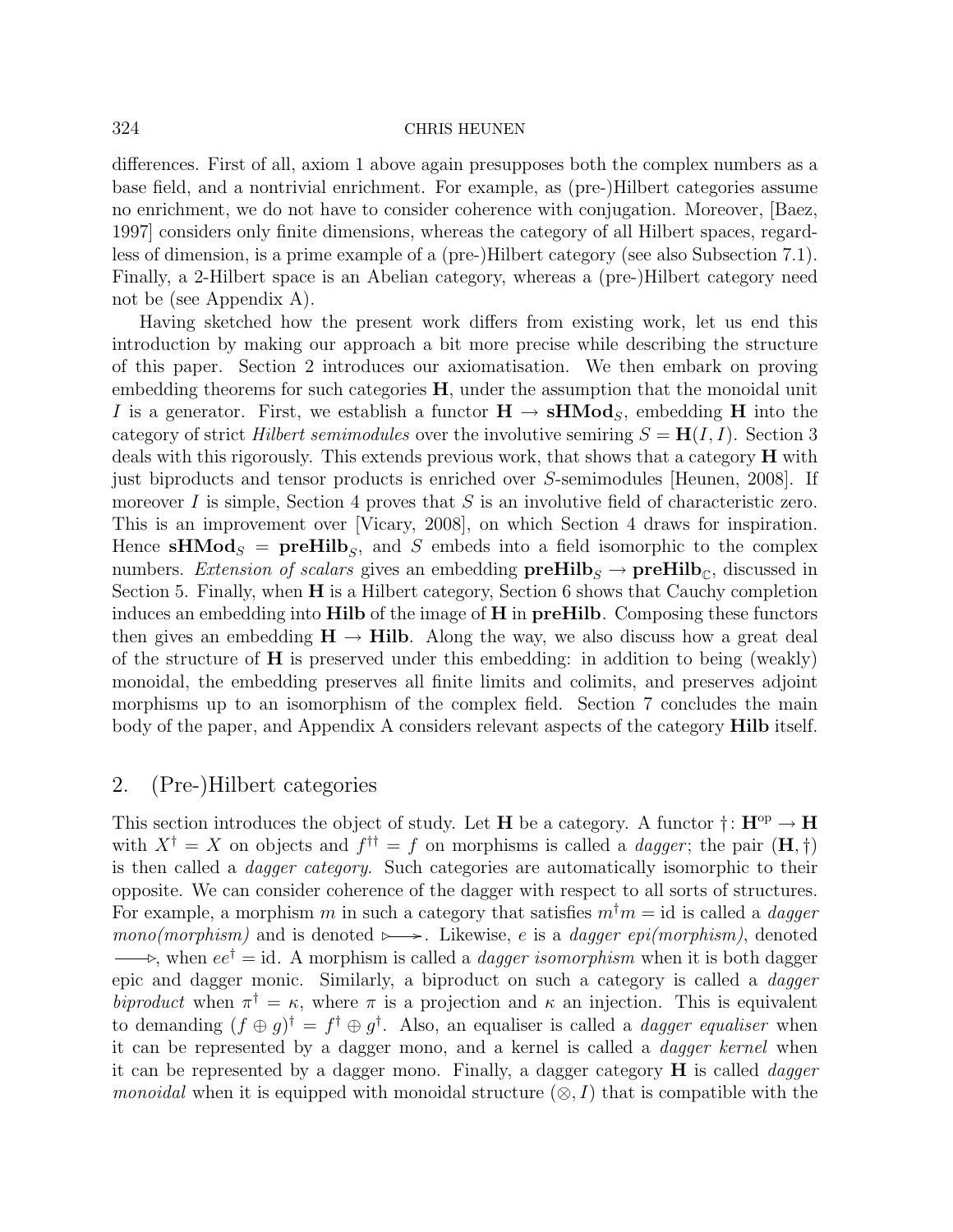dagger, in the sense that  $(f \otimes g)^\dagger = f^\dagger \otimes g^\dagger$ , and the coherence isomorphisms are dagger isomorphisms.

2.1. DEFINITION. A category is called a pre-Hilbert category when:

- it has a dagger;
- *it has finite dagger biproducts*;
- *it has (finite)* dagger equalisers;
- every dagger mono is a dagger kernel;
- *it is symmetric dagger monoidal.*

Notice that no enrichment of any kind is assumed. Instead, it will follow. Also, no mention is made of the complex numbers or any other base field. This is a notable difference with other approaches mentioned in the Introduction.

Our main theorem will assume that the monoidal unit I is a *generator*, *i.e.* that  $f = g: X \to Y$  when  $fx = gx$  for all  $x: I \to X$ . A final condition we will use is the following: the monoidal unit I is called *simple* when  $\text{Sub}(I) = \{0, I\}$  and  $H(I, I)$  is at most of continuum cardinality. Intuitively, a simple object  $I$  can be thought of as being "one-dimensional". The definition of a simple object in abstract algebra is usually given without the size requirement, which we require to ensure that the induced base field is not too large. With an eye toward future generalisation, this paper postpones assuming I simple as long as possible.

The category **Hilb** itself is a locally small pre-Hilbert category whose monoidal unit is a simple generator, and so is its subcategory fdHilb of finite-dimensional Hilbert spaces (see Appendix A).

Finally, a pre-Hilbert category whose morphisms are bounded is called a Hilbert category. It is easier to define this last axiom rigorously after a discussion of scalars, and so we defer this to Section 6.

### 3. Hilbert semimodules

In this section, we study Hilbert semimodules, to be defined in Definition 3.1 below. It turns out that the structure of a pre-Hilbert category H gives rise to an embedding of H into a category of Hilbert semimodules. Let us first recall the notions of semiring and semimodule in some detail, as they might be unfamiliar to the reader.

A semiring is roughly a "ring that does not necessarily have subtraction". All the semirings we use will be commutative. Explicitly, a commutative semiring consists of a set S, two elements  $0, 1 \in S$ , and two binary operations + and  $\cdot$  on S, such that the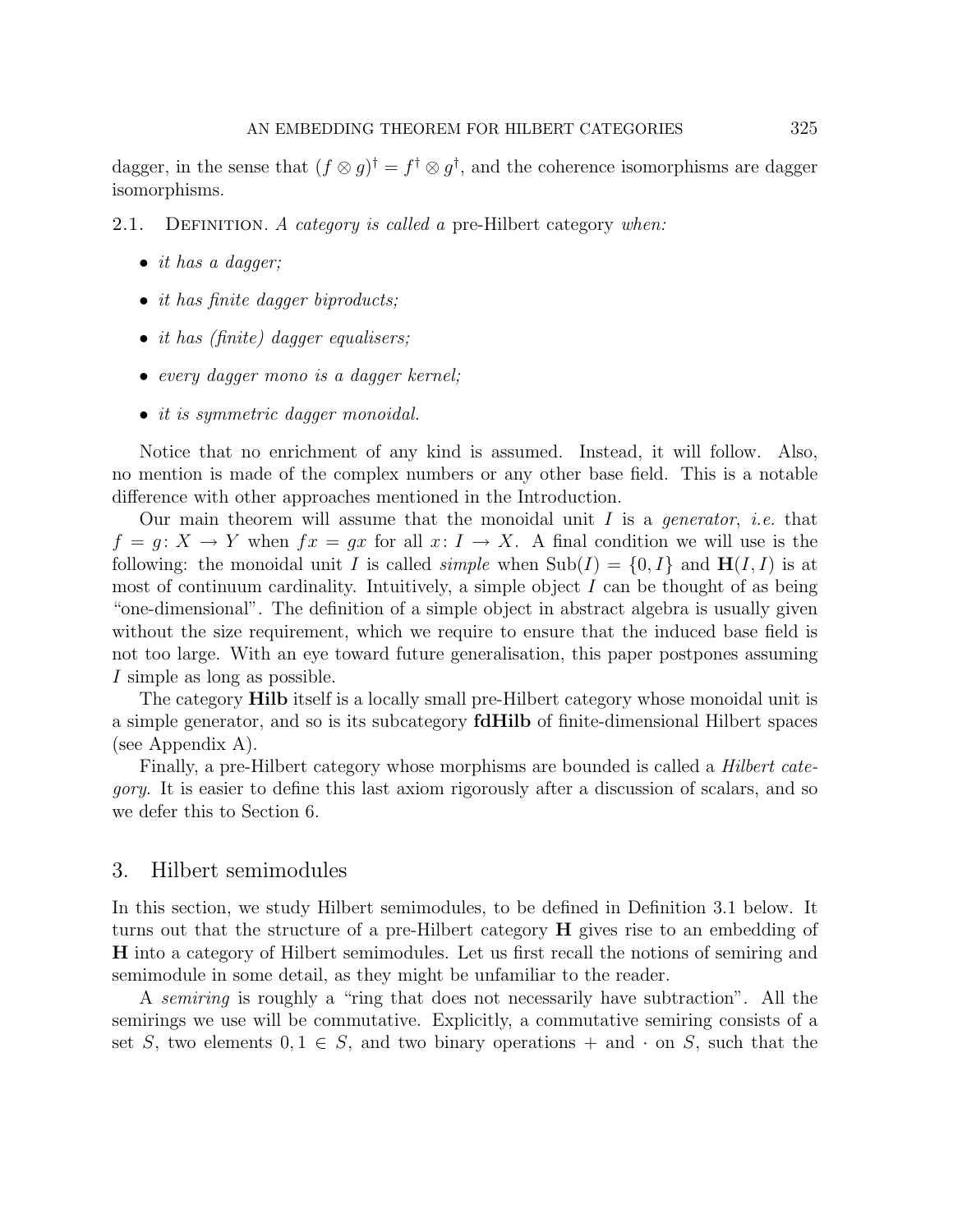following equations hold for all  $r, s, t \in S$ :

$$
0+s = s,
$$
  
\n
$$
r+s = s+r,
$$
  
\n
$$
r+(s+t) = (r+s)+t,
$$
  
\n
$$
s \cdot 0 = 0,
$$
  
\n
$$
0+s = s,
$$
  
\n
$$
1 \cdot s = s,
$$
  
\n
$$
r \cdot s = s \cdot r,
$$
  
\n
$$
r \cdot (s+t) = (r \cdot s) \cdot t,
$$
  
\n
$$
r \cdot (s+t) = r \cdot s + r \cdot t.
$$

Semirings are also known as *rigs*. For more information we refer to [Golan, 1999].

A semimodule over a commutative semiring is a generalisation of a module over a commutative ring, which in turn is a generalisation of a vector space over a field. Explicitly, a semimodule over a commutative semiring S is a set M with a specified element  $0 \in M$ , equipped with functions  $+: M \times M \to M$  and  $\cdot: S \times M \to M$  satisfying the following equations for all  $r, s \in S$  and  $l, m, n \in M$ :

$$
s \cdot (m+n) = s \cdot m + s \cdot n,
$$
  
\n
$$
(r+s) \cdot m = r \cdot m + s \cdot m,
$$
  
\n
$$
(r \cdot s) \cdot m = r \cdot (s \cdot m),
$$
  
\n
$$
0 + m = m,
$$
  
\n
$$
m + n = n + m,
$$
  
\n
$$
l + (m+n) = (l+m) + n,
$$
  
\n
$$
1 \cdot m = m,
$$
  
\n
$$
s \cdot 0 = 0.
$$

A function between S-semimodules is called S-semilinear when it preserves  $+$  and  $\cdot$ . Semimodules over a commutative semiring S and S-semilinear transformations form a category  $\mathbf{SMod}_{S}$  that largely behaves like that of modules over a commutative ring. For example, it is symmetric monoidal closed. The tensor product of S-semimodules M and N is generated by elements of the form  $m \otimes n$  for  $m \in M$  and  $n \in N$ , subject to the following relations:

$$
(m+m') \otimes n = m \otimes n + m' \otimes n,
$$
  
\n
$$
m \otimes (n+n') = m \otimes n + m \otimes n',
$$
  
\n
$$
(s \cdot m) \otimes n = m \otimes (s \cdot n),
$$
  
\n
$$
k \cdot (m \otimes n) = (k \cdot m) \otimes n = m \otimes (k \cdot n),
$$
  
\n
$$
0 \otimes n = 0 = m \otimes 0,
$$

for  $m, m' \in M$ ,  $n, n' \in N$ ,  $s \in S$  and  $k \in \mathbb{N}$ . It satisfies a universal property that differs slightly from that of modules over a ring: every function from  $M \times N$  to a commutative monoid  $T$  that is semilinear in both variables separately factors uniquely through a semilinear function from  $M \otimes N$  to  $T/\sim$ , where  $t \sim t'$  iff there is a  $t'' \in T$  with  $t + t'' = t' + t''$ . For more information about semimodules, we refer to [Golan, 1999], or [Heunen, 2008] for a categorical perspective.

A commutative involutive semiring is a commutative semiring S equipped with a semilinear involution  $\ddagger: S \to S$ . An element s of an involutive semiring is called *positive*, denoted  $s \geq 0$ , when it is of the form  $s = t^{\ddagger}t$ . The set of all positive elements of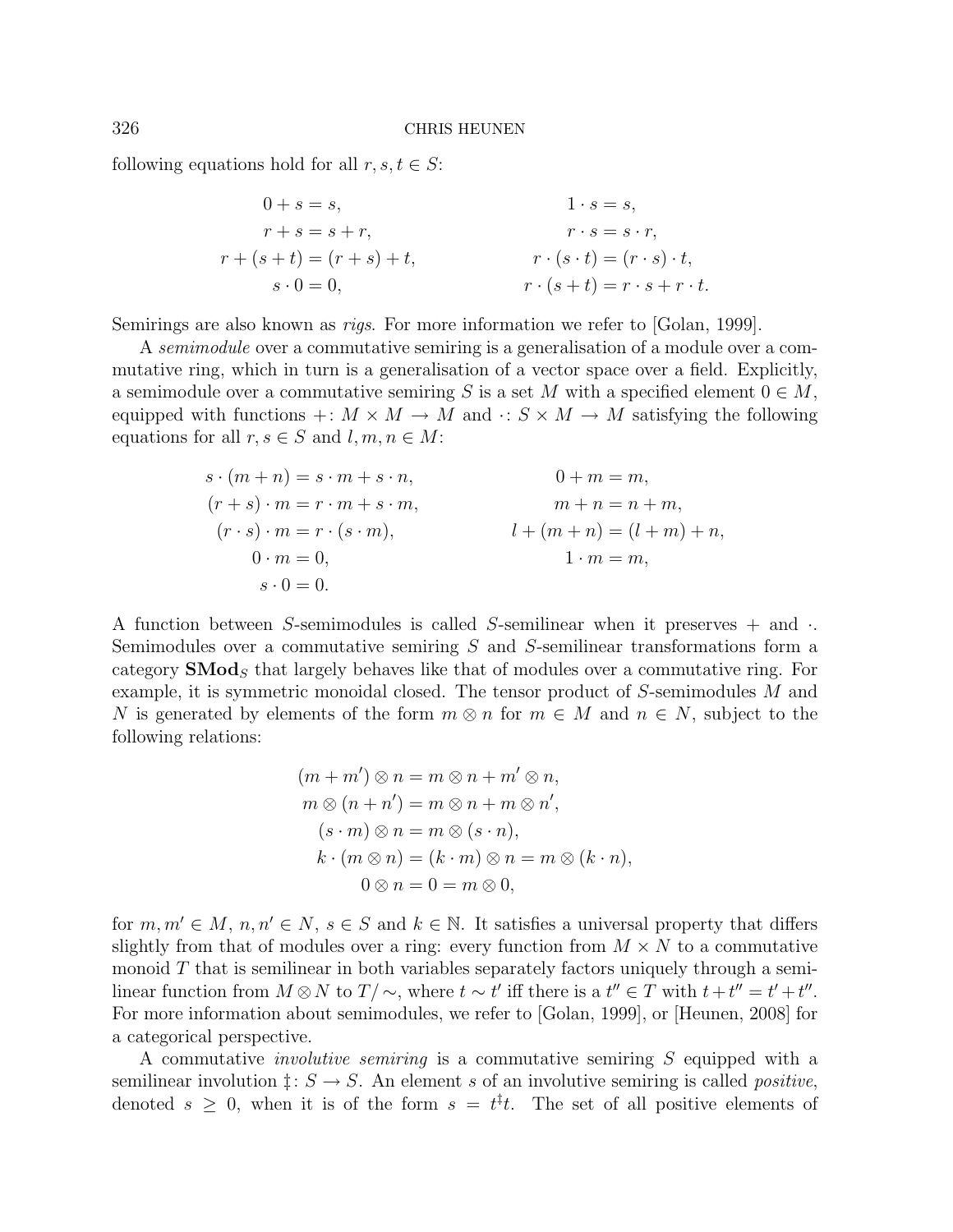an involutive semiring S is denoted  $S^+$ . For every semimodule M over a commutative involutive semiring, there is also a semimodule  $M^{\ddagger}$ , whose carrier set and addition are the same as before, but whose scalar multiplication  $sm$  is defined in terms of the scalar multiplication of M by  $s^{\ddagger}m$ . An S-semilinear map  $f: M \to N$  also induces a map  $f^{\ddagger}$ :  $M^{\ddagger} \rightarrow N^{\ddagger}$  by  $f^{\ddagger}(m) = f(m)$ . Thus, an involution  $\ddagger$  on a commutative semiring S induces an involutive functor  $\ddagger$ :  $\text{SMod}_S \rightarrow \text{SMod}_S$ .

Now, just as pre-Hilbert spaces are vector spaces equipped with an inner product, we can consider semimodules with an inner product.

3.1. DEFINITION. Let S be a commutative involutive semiring. An S-semimodule M is called a Hilbert semimodule when it is equipped with a morphism  $\langle - | - \rangle : M^{\ddagger} \otimes M \rightarrow S$ of  $\mathbf{SMod}_S$ , satisfying

- $\bullet \ \langle m | n \rangle = \langle n | m \rangle^{\ddagger},$
- $\langle m | m \rangle \geq 0$ , and
- $\langle m | \rangle = \langle n | \rangle \Rightarrow m = n$ .

The Hilbert semimodule is called strict if moreover

•  $\langle m | m \rangle = 0 \Rightarrow m = 0.$ 

For example, S itself is a Hilbert S-semimodule by  $\langle s | t \rangle_S = s^{\ddagger} t$ . Recall that a semiring S is multiplicatively cancellative when  $sr = st$  and  $s \neq 0$  imply  $r = t$  [Golan, 1999]. Thus S is a strict Hilbert S-semimodule iff S is multiplicatively cancellative.

The following choice of morphisms is also the standard choice of morphisms between Hilbert C\*-modules [Lance, 1995].<sup>1</sup>

3.2. DEFINITION. A semimodule homomorphism  $f: M \to N$  between Hilbert S-semimodules is called adjointable when there is a semimodule homomorphism  $f^{\dagger}$ :  $N \to M$ such that  $\langle f^{\ddagger}(m) | n \rangle_N = \langle m | f^{\dagger}(n) \rangle_M$  for all  $m \in M^{\ddagger}$  and  $n \in N$ .

The *adjoint*  $f^{\dagger}$  is unique since the power transpose of the inner product is a monomorphism. However, it does not necessarily exist, except in special situations like (complete) Hilbert spaces  $(S = \mathbb{C}$  or  $S = \mathbb{R}$ ) and bounded semilattices (S is the Boolean semiring  $\mathbb{B} = (\{0, 1\}, \max, \min)$ , see [Paseka, 1999]). Hilbert *S*-semimodules and adjointable maps organise themselves in a category  $HMod_S$ . We denote by  $sHMod_S$  the full subcategory of strict Hilbert S-semimodules. The choice of morphisms ensures that  $HMod_S$  and  $\mathbf{s} \mathbf{H} \mathbf{M} \mathbf{od}_S$  are dagger categories. Let us study some of their properties. The following lemma could be regarded as an analogue of the Riesz-Fischer theorem [Reed & Simon, 1972, Theorem III.1].

<sup>&</sup>lt;sup>1</sup>There is another analogy for this choice of morphisms. Writing  $M^* = M \to S$  for the dual Ssemimodule of M, Definition 3.1 resembles that of a 'diagonal' object of the Chu construction on  $\mathbf{SMod}_{S}$ . The Chu construction provides a 'generalised topology', like an inner product provides a vector space provides with a metric and hence a topology [Barr, 1999].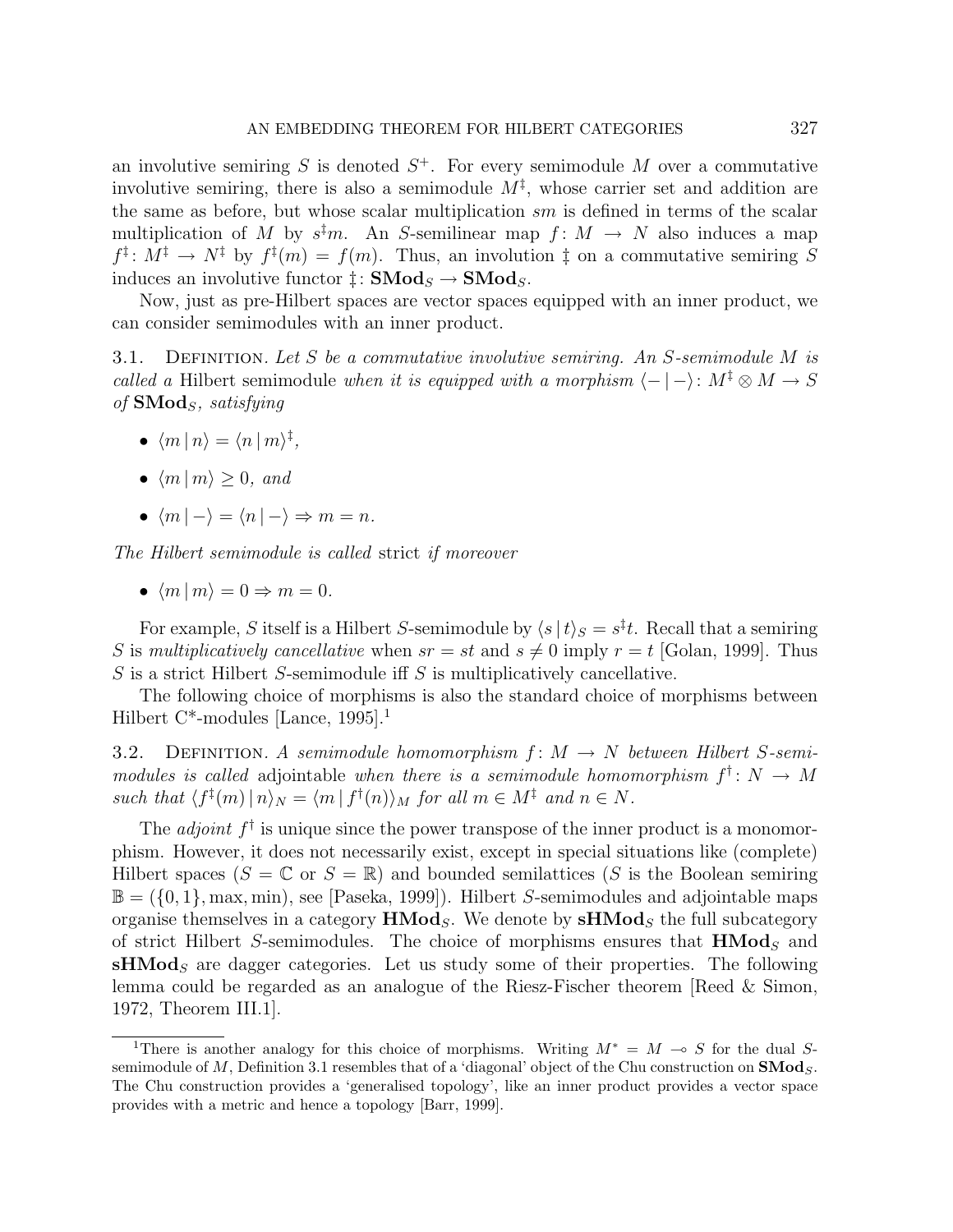3.3. LEMMA.  $HMod_S$  is enriched over  $SMod_S$ , and

$$
\mathbf{HMod}_S(S, X) = \mathbf{SMod}_S(S, X) \cong X,
$$

where we suppressed the forgetful functor  $HMod_S \rightarrow SMod_S$ .

PROOF. For  $X, Y \in \mathbf{HMod}_{S}$ , the zero map  $X \to Y$  in  $\mathbf{SMod}_{S}$  is self-adjoint, and hence a morphism in **HMod**<sub>S</sub>. If  $f, g: X \to Y$  are adjointable, then so is  $f + g$ , as its adjoint is  $f^{\dagger} + g^{\dagger}$ . If  $s \in S$  and  $f: X \to Y$  is adjointable, then so is  $sf$ , as its adjoint is  $s^{\ddagger}f^{\dagger}$ :

$$
\langle sf(x) | y \rangle_Y = s^{\ddagger} \langle f(x) | y \rangle_Y = s^{\ddagger} \langle x | f^{\dagger} (y) \rangle_X = \langle x | s^{\ddagger} f^{\dagger} (y) \rangle_X.
$$

Since composition is bilinear,  $HMod<sub>S</sub>$  is thus enriched over  $SMod<sub>S</sub>$ .

Suppose  $X \in \mathbf{HMod}_S$ , and  $f: S \to X$  is a morphism of  $\mathbf{SMod}_S$ . Define a morphism  $f^{\dagger}$ :  $X \to S$  of **SMod**<sub>S</sub> by  $f^{\dagger} = \langle f(1) | - \rangle_X$ . Then

$$
\langle f(s) | x \rangle_X = \langle s f(1) | x \rangle_X = s^{\dagger} \langle f(1) | x \rangle_X = s^{\dagger} f^{\dagger} (x) = \langle s | f^{\dagger} (x) \rangle_S.
$$

Hence  $f \in \textbf{HMod}_{S}(S, X)$ . Obviously  $\textbf{HMod}_{S}(S, X) \subseteq \textbf{SMod}_{S}(S, X)$ . The fact that S is a generator for **HMod**<sub>S</sub> proves the last claim  $\text{SMod}_{S}(S, X) \cong X$ .

Notice from the proof of the above lemma that the inner product of  $X$  can be reconstructed from  $\textbf{HMod}_S(S, X)$ . Indeed, if we temporarily define  $x: S \to X$  by  $1 \mapsto x$  for  $x \in X$ , then we can use the adjoint by

$$
\langle x | y \rangle_X = \langle \underline{x}(1) | y \rangle_X = \langle 1 | \underline{x}^\dagger(y) \rangle_S = \underline{x}^\dagger(y) = \underline{x}^\dagger \circ \underline{y}(1).
$$

We can go further by providing  $\text{HMod}_S(S, X)$  itself with the structure of a Hilbert Ssemimodule: for  $f, g \in \mathbf{HMod}_{S}(S, X)$ , put  $\langle f | g \rangle_{\mathbf{HMod}_{S}(S, X)} = f^{\dagger} \circ g(1)$ . Then the above lemma can be strengthened as follows.

3.4. LEMMA. There is a dagger isomorphism  $X \cong \textbf{HMod}_S(S, X)$  in  $\textbf{HMod}_S$ .

PROOF. Define  $f: X \to \mathbf{HMod}_S(S, X)$  by  $f(x) = x \cdot (-)$ , and  $g: \mathbf{HMod}_S(S, X) \to X$ by  $g(\varphi) = \varphi(1)$ . Then  $f \circ g = id$  and  $g \circ f = id$ , and moreover  $f^{\dagger} = g$ :

$$
\langle x | g(\varphi) \rangle_X = \langle x | \varphi(1) \rangle_X = (x \cdot (-))^\dagger \circ \varphi(1)
$$
  
=  $\langle x \cdot (-) | \varphi \rangle_{\text{HMod}_S(S,X)} = \langle f(x) | \varphi \rangle_{\text{HMod}_S(S,X)}$ 

Recall that (a subset of) a semiring is called *zerosumfree* when  $s + t = 0$  implies  $s = t = 0$  for all elements s and t in it [Golan, 1999].

3.5. PROPOSITION.  $HMod_S$  has finite dagger biproducts. When  $S^+$  is zerosumfree,  $\mathbf{sHMod}_S$  has finite dagger biproducts.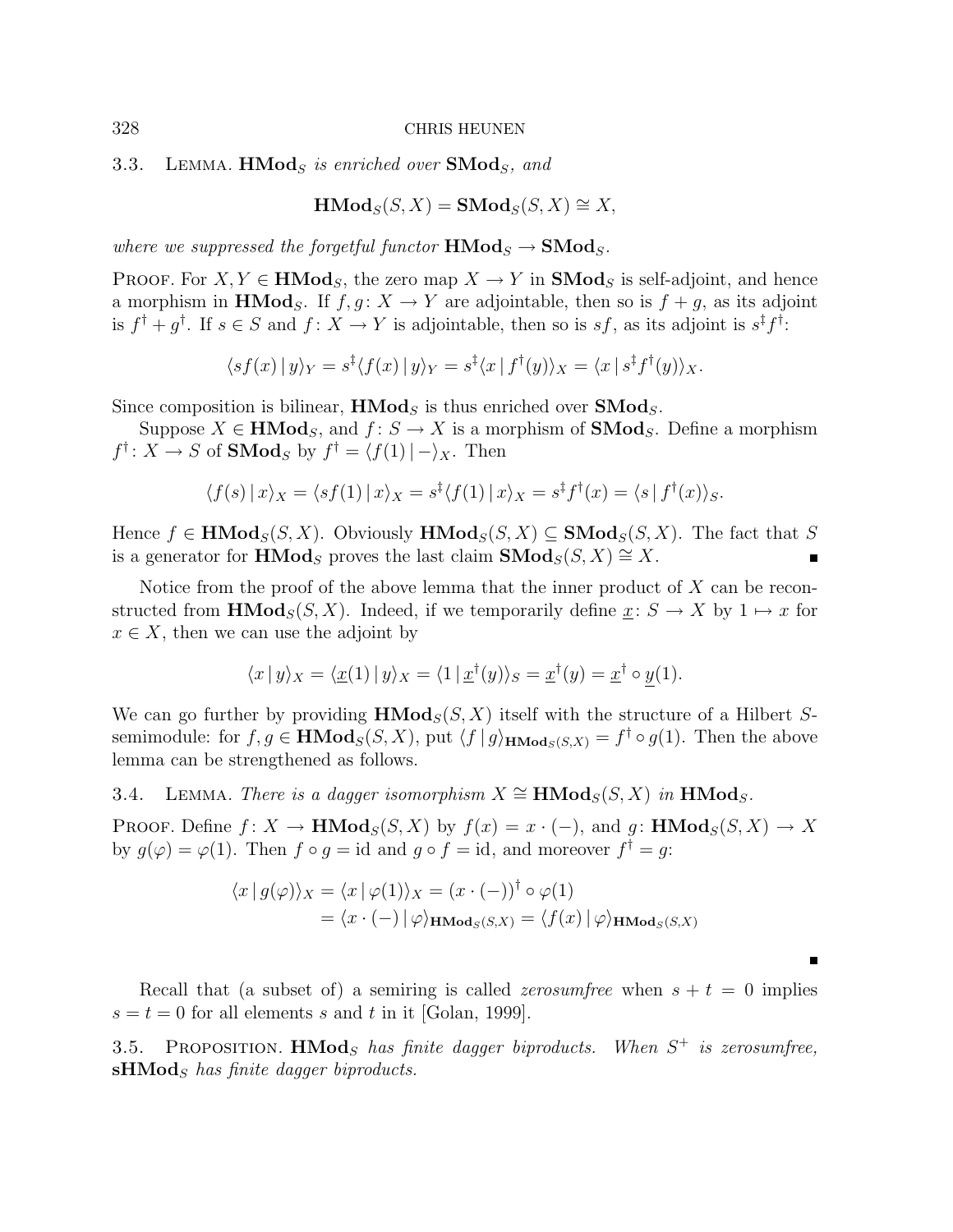PROOF. Let  $H_1, H_2 \in \mathbf{HMod}_S$  be given. Consider the S-semimodule  $H = H_1 \oplus H_2$ . Equip it with the inner product

$$
\langle h|h'\rangle_H = \langle \pi_1(h) | \pi_1(h')\rangle_{H_1} + \langle \pi_2(h) | \pi_2(h')\rangle_{H_2}.
$$
 (1)

Suppose that  $\langle h | - \rangle_H = \langle h' | - \rangle_H$ . For every  $i \in \{1, 2\}$  and  $h'' \in H_i$  then

$$
\langle \pi_i(h) | h'' \rangle_{H_i} = \langle h | \kappa_i(h'') \rangle_H = \langle h' | \kappa_i(h'') \rangle_H = \langle \pi_i(h') | h'' \rangle_{H_i},
$$

whence  $\pi_i(h) = \pi_i(h')$ , and so  $h = h'$ . Thus H is a Hilbert semimodule. The maps  $\kappa_i$  are morphisms of **HMod**<sub>S</sub>, as their adjoints are given by  $\pi_i: H \to H_i$ :

$$
\langle h | \kappa_i(h') \rangle_H = \langle \pi_1(h) | \pi_1 \kappa_i(h') \rangle_{H_1} + \langle \pi_2(h) | \pi_2 \kappa_i(h') \rangle_{H_2} = \langle \pi_i(h) | h' \rangle_{H_i}.
$$

For **sHMod**<sub>S</sub> we need to verify that H is strict when  $H_1$  and  $H_2$  are. Suppose  $\langle h|h \rangle_H =$ 0. Then  $\langle \pi_1(h) | \pi_1(h) \rangle_{H_1} + \langle \pi_2(h) | \pi_2(h) \rangle_{H_2} = 0$ . Since S<sup>+</sup> is zerosumfree, we have  $\langle \pi_i(h) | \pi_i(h) \rangle_{H_i} = 0$  for  $i = 1, 2$ . Hence  $\pi_i(h) = 0$ , because  $H_i$  is strict. Thus  $h = 0$ , and  $H$  is indeed strict.

3.6. PROPOSITION. **HMod**<sub>S</sub> is symmetric dagger monoidal. When S is multiplicatively  $cancellative$ ,  $sHMod<sub>S</sub>$  is symmetric dagger monoidal.

PROOF. Let H, K be Hilbert S-semimodules; then  $H \otimes K$  is again an S-semimodule. Define an equivalence relation  $\sim$  on  $H \otimes K$  by setting

$$
h \otimes k \sim h' \otimes k' \quad \text{iff} \quad \langle h \mid -\rangle_H \cdot \langle k \mid -\rangle_K = \langle h' \mid -\rangle_H \cdot \langle k' \mid -\rangle_K \colon H \oplus K \to S.
$$

This is a congruence relation (see [Golan, 1999]), so  $H \otimes_H K = H \otimes K/\sim$  is again an S-semimodule. Defining an inner product on it by

$$
\langle [h \otimes k]_{\sim} | [h' \otimes k']_{\sim} \rangle_{H \otimes_H K} = \langle h | h' \rangle_H \cdot \langle k | k' \rangle_K.
$$

makes  $H \otimes_H K$  into a Hilbert semimodule.

Now let  $f: H \to H'$  and  $g: K \to K'$  be morphisms of  $\mathbf{HMod}_{S}$ . Define  $f \otimes_H g$ :  $H \otimes_H g$  $K \to H' \otimes_H K'$  by  $(f \otimes_H g)([h \otimes k]_{\sim}) = [f(h) \otimes g(k)]_{\sim}$ . This is a well-defined function, for if  $h \otimes k \sim h' \otimes k'$ , then

$$
\langle f(h) | - \rangle_{H'} \cdot \langle g(k) | - \rangle_{K'} = \langle h | f^{\dagger}(-) \rangle_{H} \cdot \langle k | g^{\dagger}(-) \rangle_{K}
$$
  

$$
= \langle h' | f^{\dagger}(-) \rangle_{H} \cdot \langle k' | g^{\dagger}(-) \rangle_{K}
$$
  

$$
= \langle f(h') | - \rangle_{H'} \cdot \langle g(k') | - \rangle_{K'},
$$

and hence  $(f \otimes_H g)(h \otimes k) \sim (f \otimes_H g)(h' \otimes k')$ . Moreover, it is adjointable, and hence a morphism of  $HMod<sub>S</sub>$ :

$$
\langle (f \otimes_H g)(h \otimes k) | (h' \otimes k') \rangle_{H' \otimes_H K'} = \langle f(h) \otimes g(k) | h' \otimes k' \rangle_{H' \otimes_H K'}
$$
  
\n
$$
= \langle f(h) | h' \rangle_{H'} \cdot \langle g(k) | k' \rangle_{K'}
$$
  
\n
$$
= \langle h | f^{\dagger}(h') \rangle_H \cdot \langle k | g(k') \rangle_K
$$
  
\n
$$
= \langle h \otimes k | f^{\dagger}(h') \otimes g^{\dagger}(k') \rangle_{H \otimes_H K}
$$
  
\n
$$
= \langle h \otimes k | (f^{\dagger} \otimes g^{\dagger})(h' \otimes k') \rangle_{H \otimes_H K}
$$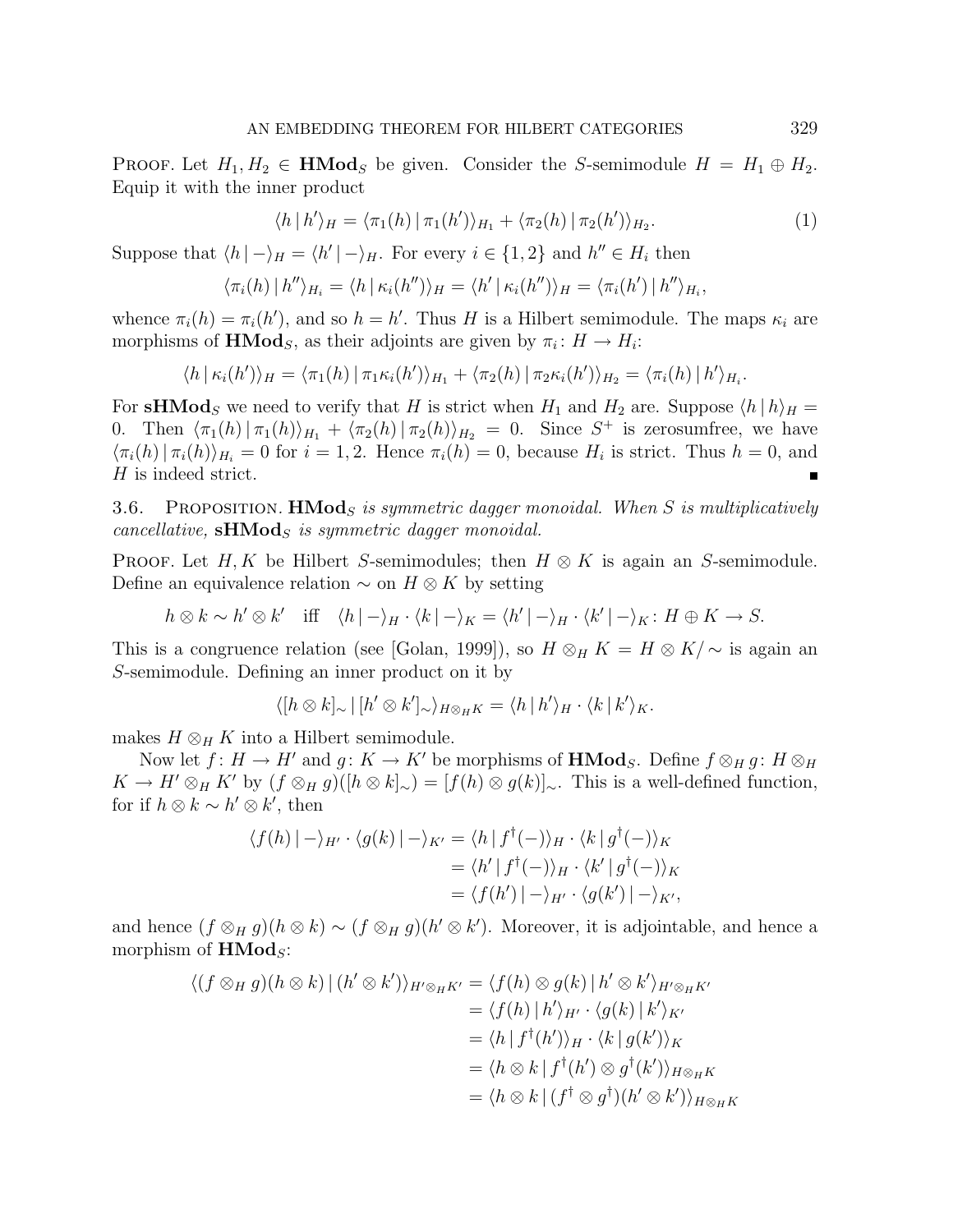In the same way, one shows that the coherence isomorphisms  $\alpha$ ,  $\lambda$ ,  $\rho$  and  $\gamma$  of the tensor product in **SMod**<sub>S</sub> respect  $\sim$ , and descend to dagger isomorphisms in **HMod**<sub>S</sub>. For example:

$$
\langle \lambda(s \otimes h) | h' \rangle_H = \langle sh | h' \rangle_H
$$
  
=  $s^{\dagger} \langle h | h' \rangle_H$   
=  $\langle s | 1 \rangle_S \cdot \langle h | h' \rangle_H$   
=  $\langle s \otimes h | 1 \otimes h' \rangle_{S \otimes_H H}$   
=  $\langle s \otimes h | \lambda^{-1}(h') \rangle_{S \otimes_H H}$ ,

so  $\lambda^{\dagger} = \lambda^{-1}$ . A routine check shows that  $(\otimes_H, S)$  makes **HMod**<sub>S</sub> into a symmetric monoidal category.

Finally, let us verify that these tensor products descend to  $\mathbf{sHMod}_S$  when S is multiplicatively cancellative. Suppose  $0 = \langle [h \otimes k]_{\sim} | [h \otimes k]_{\sim} \rangle_{H \otimes_H K} = \langle h | h \rangle_H \cdot \langle k | k \rangle_K$ . Then since S is multiplicatively cancellative, either  $\langle h | h \rangle_H = 0$  or  $\langle k | k \rangle_H = 0$ . Since H and K are assumed strict, this means that either  $h = 0$  or  $k = 0$ . In both cases we conclude  $[h \otimes k]_{\sim} = 0$ , so that  $H \otimes_H K$  is indeed strict.  $\blacksquare$ 

Now suppose  $H$  is a nontrivial<sup>2</sup> locally small pre-Hilbert category with monoidal unit  $I$ . Then  $S = H(I, I)$  is a commutative involutive semiring, and H is enriched over **SMod**<sub>S</sub>. Explicitly, the zero morphism is the unique one that factors through the zero object, the sum  $f + g$  of two morphisms  $f, g: X \to Y$  is given by

$$
X \xrightarrow{\Delta} X \oplus X \xrightarrow{f \oplus g} Y \oplus Y \xrightarrow{\nabla} Y,
$$

and the multiplication of a morphism  $f: X \to Y$  with a scalar  $s: I \to I$  is determined by

$$
X \xrightarrow{\cong} I \otimes X \xrightarrow{s \otimes f} I \otimes Y \xrightarrow{\cong} Y.
$$

The scalar multiplication works more generally for symmetric monoidal category [Abramsky, 2005. The fact that the above provides an enrichment in  $\mathbf{SMod}_{S}$  (and that this enrichment is furthermore functorial) is proved in [Heunen, 2008]. Hence there is a functor  $H(I, -)$ :  $H \to SMod_S$ . If I is a generator, this functor is faithful. We will now show that this functor in fact factors through  $sHMod<sub>S</sub>$ .

3.7. LEMMA. Let  $H$  be a nontrivial locally small pre-Hilbert category. Denote by  $I$ its monoidal unit. Then  $S = H(I, I)$  is a commutative involutive semiring, and  $S^+$  is zerosumfree. When moreover  $I$  is simple,  $S$  is multiplicatively cancellative.

PROOF. For the proof that S is a semiring we refer to [Heunen, 2008]. If I is simple, [Vicary, 2008, 3.5] shows that S is multiplicatively cancellative, and [Vicary, 2008, 3.10] shows that  $S^+$  is zerosumfree in any case.  $\blacksquare$ 

<sup>&</sup>lt;sup>2</sup>The unique trivial semiring S with  $0 = 1$  is sometimes excluded from consideration by convention. For example, fields usually require  $0 \neq 1$  by definition. In our case, the semiring S is trivial iff the category  $H$  is trivial, *i.e.* when  $H$  is the one-morphism (and hence one-object) category. For this reason many results in this paper assume H to be nontrivial, but the main result, Theorem 6.3, holds regardlessly.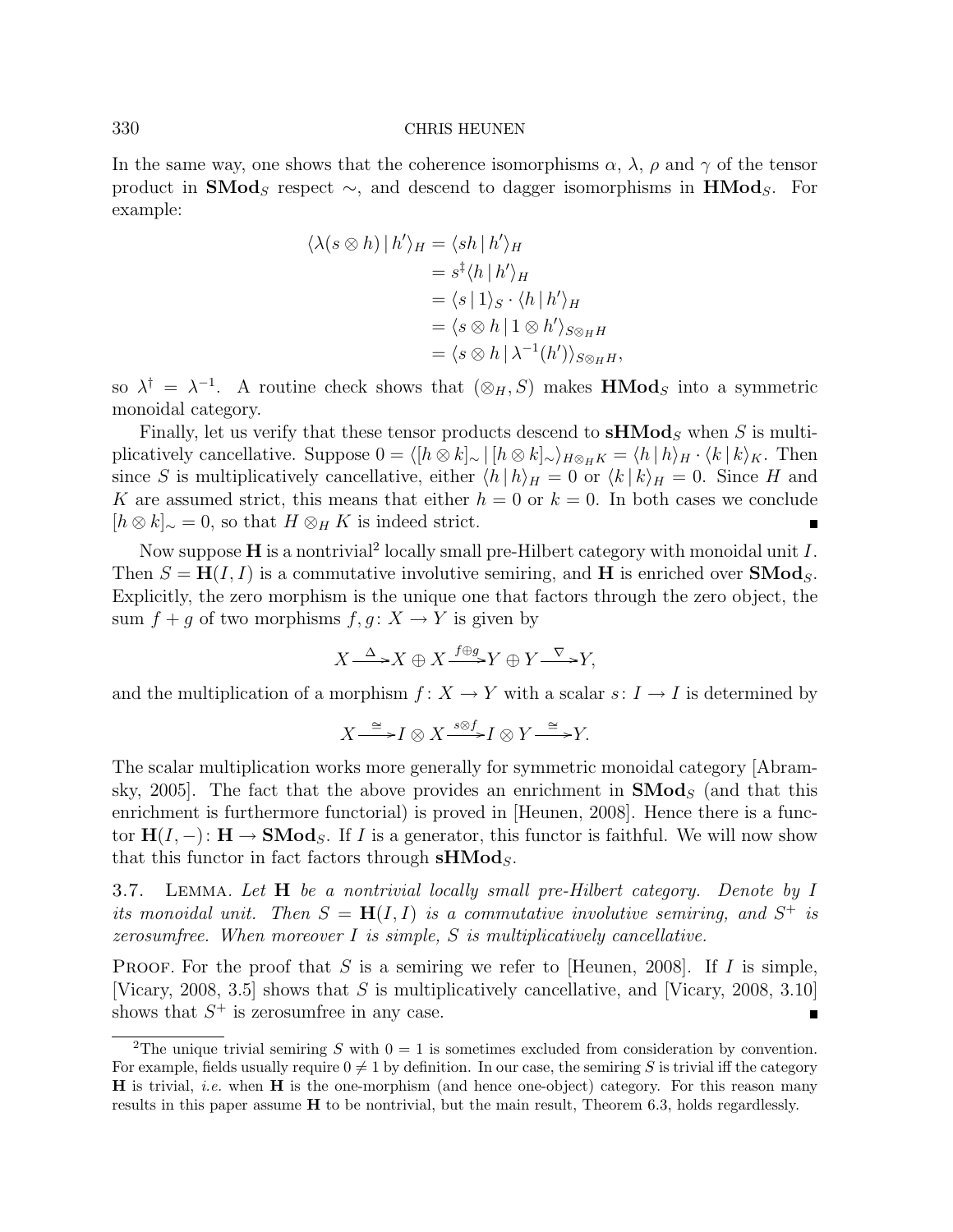3.8. THEOREM. Let **H** be a nontrivial locally small pre-Hilbert category. Denote its monoidal unit by I. There is a functor  $H(I, -): H \to \mathbf{s}H\mathbf{Mod}_S$  for  $S = H(I, I)$ . It preserves  $\dagger$ ,  $\oplus$ , and kernels. It is monoidal when I is simple. It is faithful when I is a generator.

PROOF. We have to put an S-valued inner product on  $H(I, X)$ . Inspired by Lemma 3.4, we define  $\langle - | - \rangle$ :  $\mathbf{H}(I, X)^{\dagger} \otimes \mathbf{H}(I, X) \to \mathbf{H}(I, I)$  by (linear extension of)  $\langle x | y \rangle = x^{\dagger} \circ y$ for  $x, y \in H(I, X)$ . The Yoneda lemma shows that its power transpose  $x \mapsto x^{\dagger} \circ (-)$  is a monomorphism. Thus  $H(I, X)$  is a Hilbert S-semimodule. A fortiori, [Vicary, 2008, 2.11] shows that it is a strict Hilbert semimodule.

Moreover, the image of a morphism  $f: X \to Y$  of H under  $H(I, -)$  is indeed a morphism of  $sHMod<sub>S</sub>$ , that is, it is adjointable, since

$$
\langle f \circ x | y \rangle_{\mathbf{H}(I,Y)} = (f \circ x)^{\dagger} \circ y = x^{\dagger} \circ f^{\dagger} \circ y = \langle x | f^{\dagger} \circ y \rangle_{\mathbf{H}(I,X)}
$$

for  $x \in H(I, X)$  and  $y \in H(I, Y)$ . This also shows that  $H(I, -)$  preserves  $\dagger$ . Also, by definition of product we have  $\mathbf{H}(I, X \oplus Y) \cong \mathbf{H}(I, X) \oplus \mathbf{H}(I, Y)$ , so the functor  $\mathbf{H}(I, -)$ preserves ⊕.

To show that  $H(I, -)$  preserves kernels, suppose that  $k = \text{ker}(f)$ :  $K \rightarrow X$  is a kernel of  $f: X \to Y$  in H. We have to show that  $H(I, k) = k \circ (-) : H(I, K) \rightarrow H(I, X)$  is a kernel of  $H(I, f) = f \circ (-)$ :  $H(I, X) \to H(I, Y)$  in sHMod<sub>S</sub>. First of all, one indeed has  $H(I, f) \circ H(I, k) = H(I, f \circ k) = 0$ . Now suppose that  $l: Z \to H(I, X)$  also satisfies  $H(I, f) \circ l = 0$ . That is, for all  $z \in Z$ , we have  $f \circ (l(z)) = 0$ . Since k is a kernel, for each  $z \in Z$  there is a unique  $m_z: I \to K$  with  $l(z) = k \circ m_z$ . Define a function  $m: Z \to \mathbf{H}(I, K)$  by  $m(z) = m_z$ . This is a well-defined module morphism, since l is; for example,

$$
k \circ m_{z+z'} = l(z+z') = l(z) + l(z') = (k \circ m_z) + (k \circ m_{z'}) = k \circ (m_z + m_{z'}),
$$

so that  $m(z + z') = m(z) + m(z')$  because k is mono. In fact, m is the unique module morphism satisfying  $l = H(I, k) \circ m$ . Since k is a dagger mono, we have  $m = H(I, k^{\dagger}) \circ l$ . So as a composition of adjointable module morphisms  $m$  is a well-defined morphism of sHMod<sub>S</sub>. Thus H(I, k) is indeed a kernel of H(I, f), and H(I, −) preserves kernels.

If I is simple then sHMod<sub>S</sub> is monoidal. To show that  $H(I, -)$  is a monoidal functor we must give a natural transformation  $\varphi_{X,Y} : H(I, X) \otimes H(I, Y) \to H(I, X \otimes Y)$  and a morphism  $\psi: S \to \mathbf{H}(I, I)$ . Since  $S = \mathbf{H}(I, I)$ , we can simply take  $\psi = id$ . Define  $\varphi$  by mapping  $x \otimes y$  for  $x: I \to X$  and  $y: I \to Y$  to

$$
I \stackrel{\cong}{\longrightarrow} I \otimes I \stackrel{x \otimes y}{\longrightarrow} X \otimes Y.
$$

It is easily seen that  $\varphi$  and  $\psi$  make the required coherence diagrams commute, and hence  $H(I, -)$  is a monoidal functor.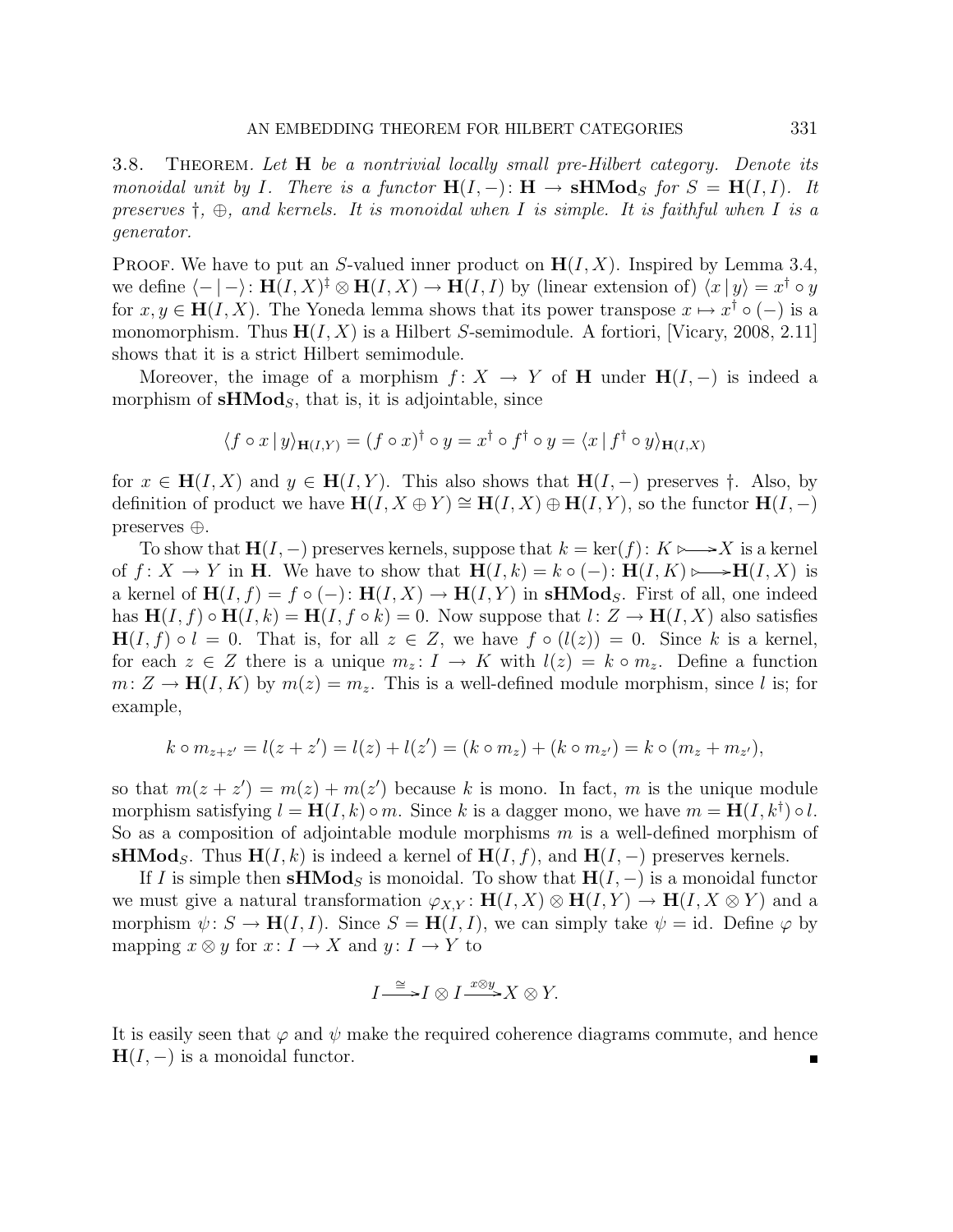### 4. The scalar field

This section shows that the scalars in a pre-Hilbert category whose monoidal unit is a simple generator necessarily form an involutive field. First, we need a factorisation result, which is interesting in its own right.

- 4.1. Lemma. In any dagger category:
	- (a) A dagger mono which is epic is a dagger isomorphism.
	- (b) If both gf and f are dagger epic, so is g.
	- (c) If m and n are dagger monic, and f is an isomorphism with  $nf = m$ , then f is a dagger isomorphism.

PROOF. For (a), notice that  $ff^{\dagger} = id$  implies  $ff^{\dagger} f = f$ , from which  $f^{\dagger} f = id$  follows from the assumption that f is epi. For (b):  $gg^{\dagger} = gff^{\dagger}g = gf(gf)^{\dagger} = id$ . Finally, consider (c). If f is isomorphism, in particular it is epi. If both  $nf$  and n are dagger mono, then so is  $f$ , by (b). Hence by (a),  $f$  is dagger isomorphism.

4.2. LEMMA. In any pre-Hilbert category, a morphism m is mono iff ker $(m) = 0$ .

PROOF. Suppose ker $(m) = 0$ . Let u, v satisfy  $mu = mv$ . Put q to be the dagger coequaliser of u and v. Since q is dagger epic,  $q = \text{coker}(w)$  for some w. As  $mu = mv$ , m factors through q as  $m = nq$ . Then  $mw = nqw = n0 = 0$ , so w factors through ker $(m)$  as  $w = \text{ker}(m) \circ p$  for some p. But since  $\text{ker}(m) = 0$ ,  $w = 0$ . So q is a dagger isomorphism, and in particular mono. Hence, from  $qu = qv$  follows  $u = v$ . Thus m is mono.



Conversely, if m is mono,  $\ker(m) = 0$  follows from  $m \circ \ker(m) = 0 = m \circ 0$ .

4.3. Lemma. Any morphism in a pre-Hilbert category can be factored as a dagger epi followed by a mono. This factorisation is unique up to a unique dagger isomorphism.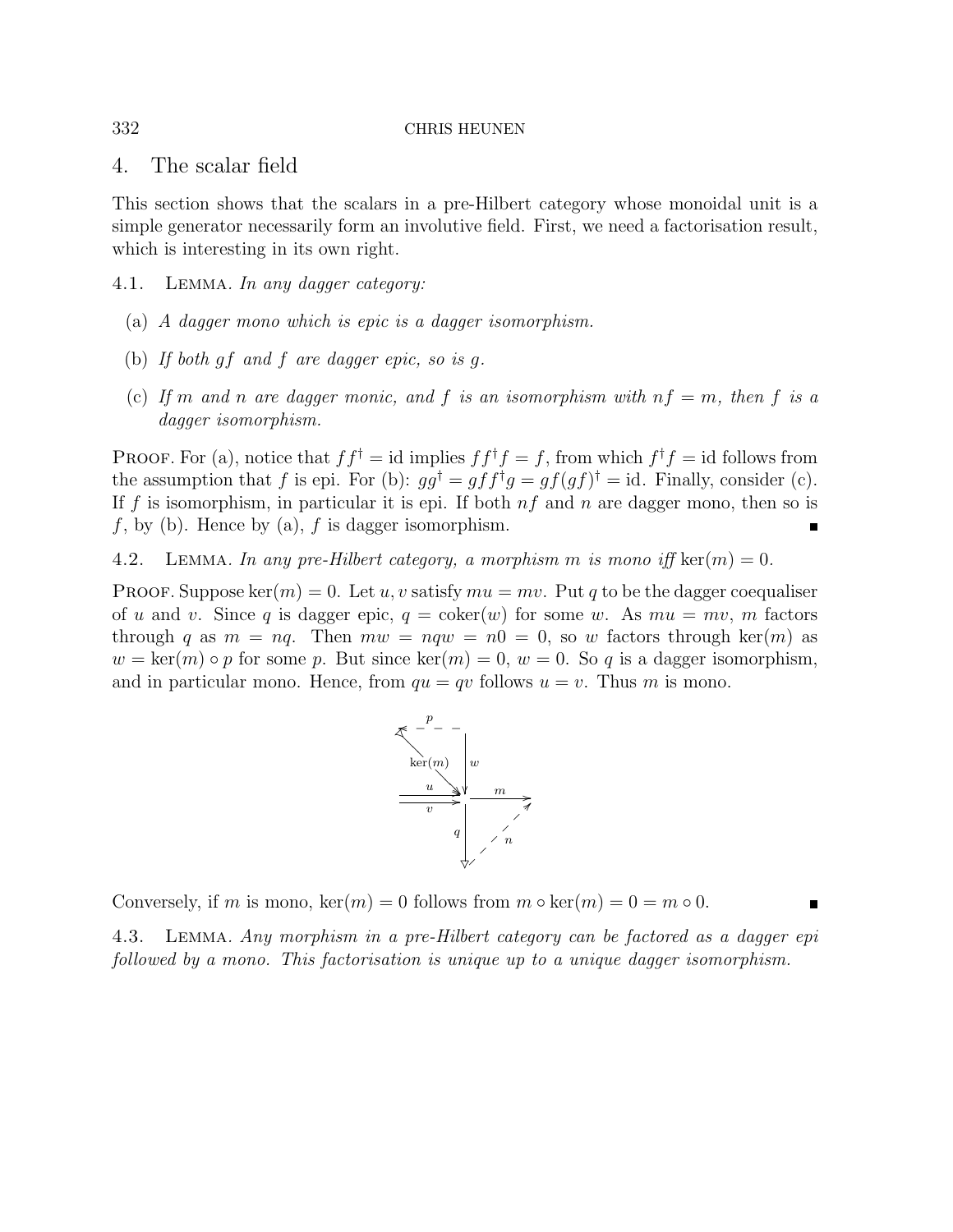**PROOF.** Let a morphism f be given. Put  $k = \text{ker}(f)$  and  $e = \text{coker}(k)$ . Since  $fk = 0$  (as  $k = \text{ker}(f)$ , f factors through  $e (= \text{coker}(k))$  as  $f = me$ .



We have to show that m is mono. Let g be such that  $mg = 0$ . By Lemma 4.2 it suffices to show that  $g = 0$ . Since  $mg = 0$ , m factors through  $q = \text{coker}(q)$  as  $m = rq$ . Now qe is a dagger epi, being the composite of two dagger epis. So  $qe = \text{coker}(h)$  for some h. Since  $fh = rqeh = r0 = 0$ , h factors through  $k (= \text{ker}(f))$  as  $h = kl$ . Finally  $eh = ekl = 0l = 0$ , so e factors through  $qe = \text{coker}(h)$  as  $q = sqe$ . But since e is (dagger) epic, this means  $sq = id$ , whence q is mono. It follows from  $qg = 0$  that  $q = 0$ , and the factorisation is established. Finally, by Lemma 4.1(c), the factorisation is unique up to a dagger isomorphism.

We just showed that any Hilbert category has a factorisation system consisting of monos and dagger epis. Equivalently, it has a factorisation system of epis and dagger monos. Indeed, if we can factor  $f^{\dagger}$  as an dagger epi followed by a mono, then taking the daggers of those, we find that  $f^{\dagger \dagger} = f$  factors as an epi followed by a dagger mono. The combination of both factorisations yields that every morphism can be written as a dagger epi, followed by a monic epimorphism, followed by a dagger mono; this can be thought of as a generalisation of polar decomposition.

Recall that a *semifield* is a commutative semiring in which every nonzero element has a multiplicative inverse. Notice that the scalars in the embedding theorem for Abelian categories do not necessarily have multiplicative inverses.

4.4. LEMMA. If  $H$  is a nontrivial pre-Hilbert category with simple monoidal unit I, then  $S = H(I, I)$  is a semifield.

PROOF. We will show that S is a semifield by proving that any  $s \in S$  is either zero or isomorphism. Factorise s as  $s = me$  for a dagger mono  $m: Im(s) \rightarrow I$  and an epi  $e: I \twoheadrightarrow \text{Im}(s)$ . Since I is simple, either m is zero or m is isomorphism. If  $m = 0$  then  $s = 0$ . If m is isomorphism, then s is epi, so s<sup>†</sup> is mono. Again, either  $s^{\dagger} = 0$ , in which case  $s = 0$ , or  $s^{\dagger}$  is isomorphism. In this last case s is also isomorphism. Ē

The following lemma shows that every scalar also has an additive inverse. This is always the case for the scalars in the embedding theorem for Abelian categories, but the usual proof of this fact is denied to us because epic monomorphisms are not necessarily isomorphisms in a pre-Hilbert category (see Appendix A).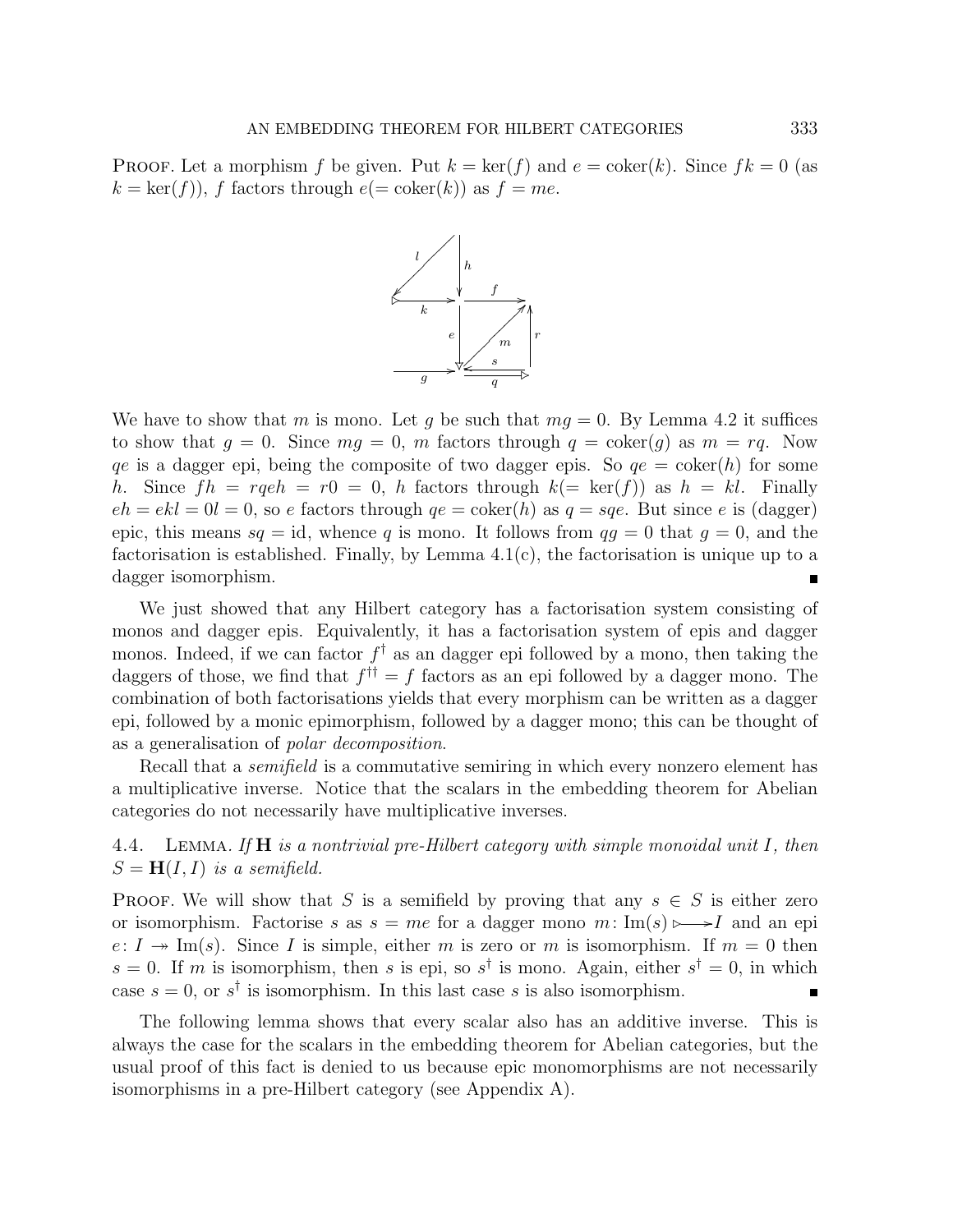4.5. LEMMA. If  $H$  is a nontrivial pre-Hilbert category whose monoidal unit I is a simple generator, then  $S = H(I, I)$  is a field.

PROOF. Applying [Golan, 1999, 4.34] to the previous lemma yields that S is either zerosumfree, or a field. Assume, towards a contradiction, that S is zerosumfree. We will show that the kernel of the codiagonal  $\nabla = [\text{id}, \text{id}] : I \oplus I \rightarrow I$  is zero. Suppose  $\nabla \circ \langle x, y \rangle = x + y = 0$  for  $x, y \colon X \to I$ . Then for all  $z \colon I \to X$  we have  $\nabla \circ \langle x, y \rangle \circ z = 0 \circ z = 0$ , *i.e.*  $xz + yz = 0$ . Since S is assumed zerosumfree hence  $xz = yz = 0$ , so  $\langle x, y \rangle \circ z = 0$ . Because I is a generator then  $\langle x, y \rangle = 0$ . Thus ker $(\nabla) = 0$ . But then, by Lemma 4.2,  $\nabla$  is mono, whence  $\kappa_1 = \kappa_2$ , which is a contradiction.  $\blacksquare$ 

Collecting the previous results about the scalars in a pre-Hilbert category yields Theorem 4.8 below. It uses a well-known characterisation of subfields of the complex numbers, that we recall in the following two lemmas.

4.6. Lemma. [Grillet, 2007, Theorem 4.4] Any field of characteristic zero and at most continuum cardinality can be embedded in an algebraically closed field of characteristic zero and continuum cardinality.

4.7. Lemma. [Chang & Keisler, 1990, Proposition 1.4.10] All algebraically closed fields of characteristic zero and continuum cardinality are isomorphic.

4.8. THEOREM. If **H** is a nontrivial pre-Hilbert category whose monoidal unit I is a simple generator, then  $S = H(I, I)$  is an involutive field of characteristic zero of at most continuum cardinality, with  $S^+$  zerosumfree.

Consequently, there is a monomorphism  $H(I, I) \rightarrow \mathbb{C}$  of fields. However, it does not necessarily preserve the involution.

PROOF. To establish characteristic zero, we have to prove that for all scalars  $s: I \to I$ the property  $s + \cdots + s = 0$  implies  $s = 0$ , where the sum contains n copies of s, for all  $n \in \{1, 2, 3, \ldots\}$ . So suppose that  $s + \cdots + s = 0$ . By definition,  $s + \cdots + s = \nabla^n \circ (s \oplus \cdots \oplus$ s)  $\circ \Delta^n = \nabla^n \circ \Delta^n \circ s$ , where  $\nabla^n = [\mathrm{id}]_{i=1}^n : \bigoplus_{i=1}^n I \to I$  and  $\Delta^n = \langle \mathrm{id} \rangle_{i=1}^n : I \to \bigoplus_{i=1}^n I$ are the *n*-fold (co)diagonals. But  $0 \neq \nabla^n \circ \Delta^n = (\Delta^n)^{\dagger} \circ \Delta^n$  by Lemma 2.11 of [Vicary, 2008, which states that  $x^{\dagger}x = 0$  implies  $x = 0$  for every  $x: I \to X$ . Since S is a field by Lemma 4.5, this means that  $s = 0$ .

This theorem is of interest to reconstruction programmes, that try to derive major results of quantum theory from simpler mathematical assumptions, for among the things to be reconstructed are the scalars. For example, Soler, 1995 shows that if an orthomodular pre-Hilbert space is infinite dimensional, then the base field is either  $\mathbb R$  or  $\mathbb C$ , and the space is a Hilbert space.

With a scalar field, we can sharpen the preservation of finite biproducts and kernels of Theorem 3.8 to preservation of all finite limits. Since  $H(I, -)$  preserves the dagger, it hence also preserves all finite colimits. (In other terms:  $H(I, -)$  is exact.)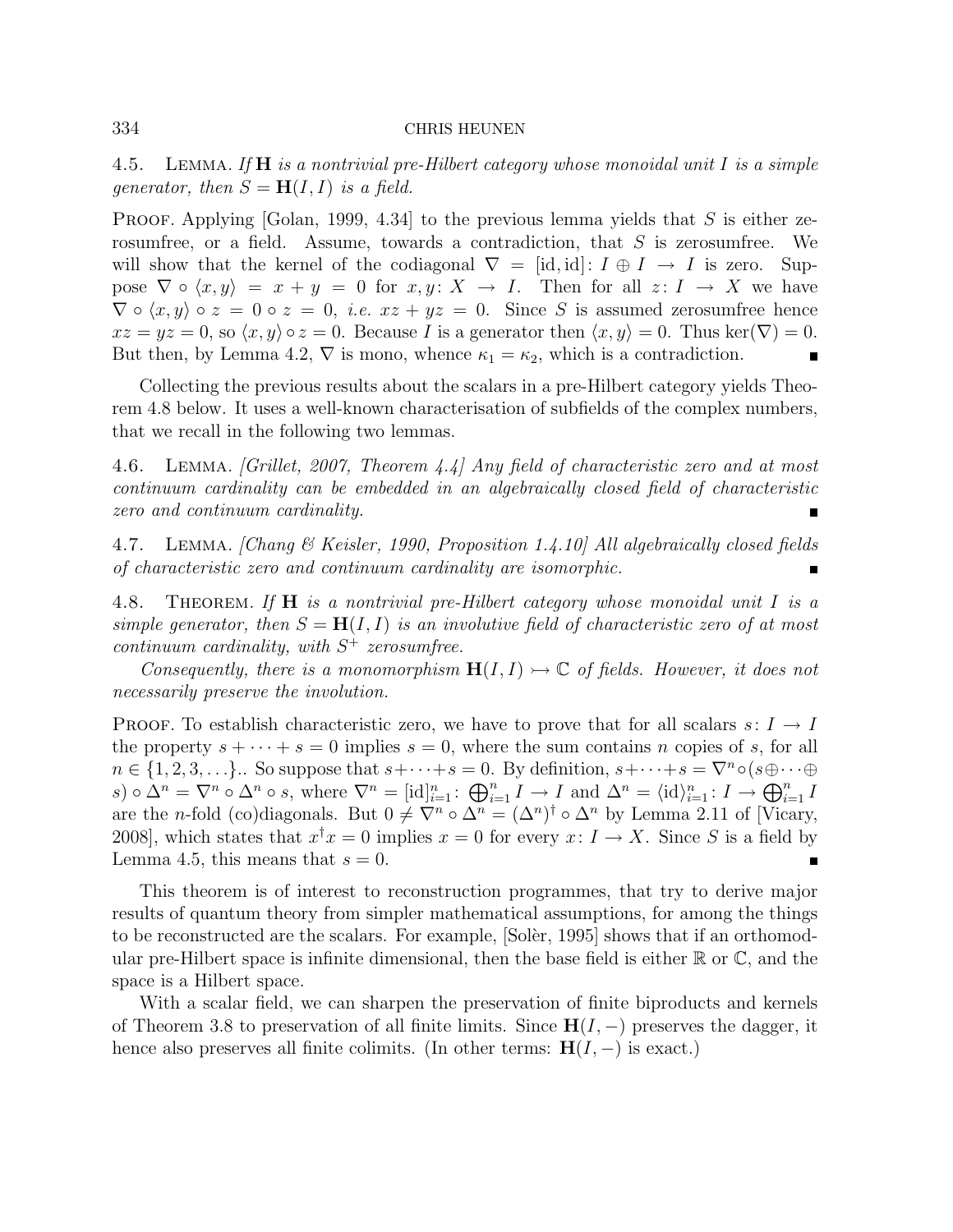4.9. COROLLARY. The functor  $H(I, -): H \to \mathbf{s}H\mathbf{Mod}_{H(I,I)}$  preserves all finite limits and all finite colimits, for any pre-Hilbert category  $H$  whose monoidal unit I is a simple generator.

PROOF. One easily checks that  $F = H(I, -)$  is an **Ab**-functor, *i.e.* that  $(f + g) \circ (-) =$  $(f \circ -) + (g \circ -)$  [Heunen, 2008]. Hence, F preserves equalisers:

$$
F(\mathrm{eq}(f,g)) = F(\mathrm{ker}(f-g)) = \mathrm{ker}(F(f-g)) = \mathrm{ker}(Ff - Fg) = \mathrm{eq}(Ff, Fg).
$$

Since we already know from Theorem 3.8 that  $F$  preserves finite products, we can conclude that it preserves all finite limits. And because  $F$  preserves the self-duality  $\dagger$ , it also preserves all finite colimits.

### 5. Extension of scalars

The main idea underlying this section is to exploit Theorem 4.8. We will construct a functor  $\text{HMod}_R \to \text{HMod}_S$  given a morphism  $R \to S$  of commutative involutive semirings, and apply it to the above  $H(I, I) \to \mathbb{C}$ . This is called *extension of scalars*, and is well known in the setting of modules (see e.g.  $[Ash, 2000, 10.8.8]$ ). Let us first consider in some more detail the construction on semimodules.

Let R and S be commutative semirings, and  $f: R \to S$  a homomorphism of semirings. Then any S-semimodule M can be considered an R-semimodule  $M_R$  by defining scalar multiplication  $r \cdot m$  in  $M_R$  in terms of scalar multiplication of M by  $f(r) \cdot m$ . In particular, we can regard S as an R-semimodule. Hence it makes sense to look at  $S \otimes_R M$ . Somewhat more precisely, we can view S as a left-S-right-R-bisemimodule, and M as a left-Rsemimodule. Hence  $S \otimes_R M$  becomes a left-S-semimodule (see [Golan, 1999]). This construction induces a functor  $f^*$ : **SMod**<sub>R</sub>  $\rightarrow$  **SMod**<sub>S</sub>, acting on morphisms g as id⊗<sub>R</sub>g. It is easily seen to be strong monoidal and to preserve biproducts and kernels.

Now let us change to the setting where R and S are involutive semirings,  $f: R \to S$  is a morphism of involutive semirings, and we consider Hilbert semimodules instead of semimodules. The next theorem shows that this construction lifts to a functor  $f^*$ :  $\mathbf{sHMod}_R \to$ **sHMod**<sub>S</sub> (under some conditions on S and f). Moreover, the fact that any S-semimodule can be seen as an R-semimodule via f immediately induces another functor  $f_*$ : **SMod**<sub>S</sub> → **SMod**<sub>R</sub>. This one is called *restriction of scalars*. In fact,  $f_*$  is right adjoint to  $f^*$  [Borceux, 1994, vol 1, 3.1.6e]. However, since we do not know how to fashion an sesquilinear Rvalued form out of an S-valued one in general, it seems impossible to construct an adjoint functor  $f_*$ : sHMod<sub>S</sub> → sHMod<sub>R</sub>.

5.1. THEOREM. Let R be a commutative involutive semiring, S be a multiplicatively cancellative commutative involutive ring, and  $f: R \rightarrow S$  be a monomorphism of involutive semirings. There is a faithful functor  $f^*$ :  $sHMod_R \rightarrow sHMod_S$  that preserves  $\dagger$ . If R is multiplicatively cancellative, then  $f^*$  is strong monoidal. If both  $R^+$  and  $S^+$  are  $zerosumfree, then f^* also preserves \bigoplus.$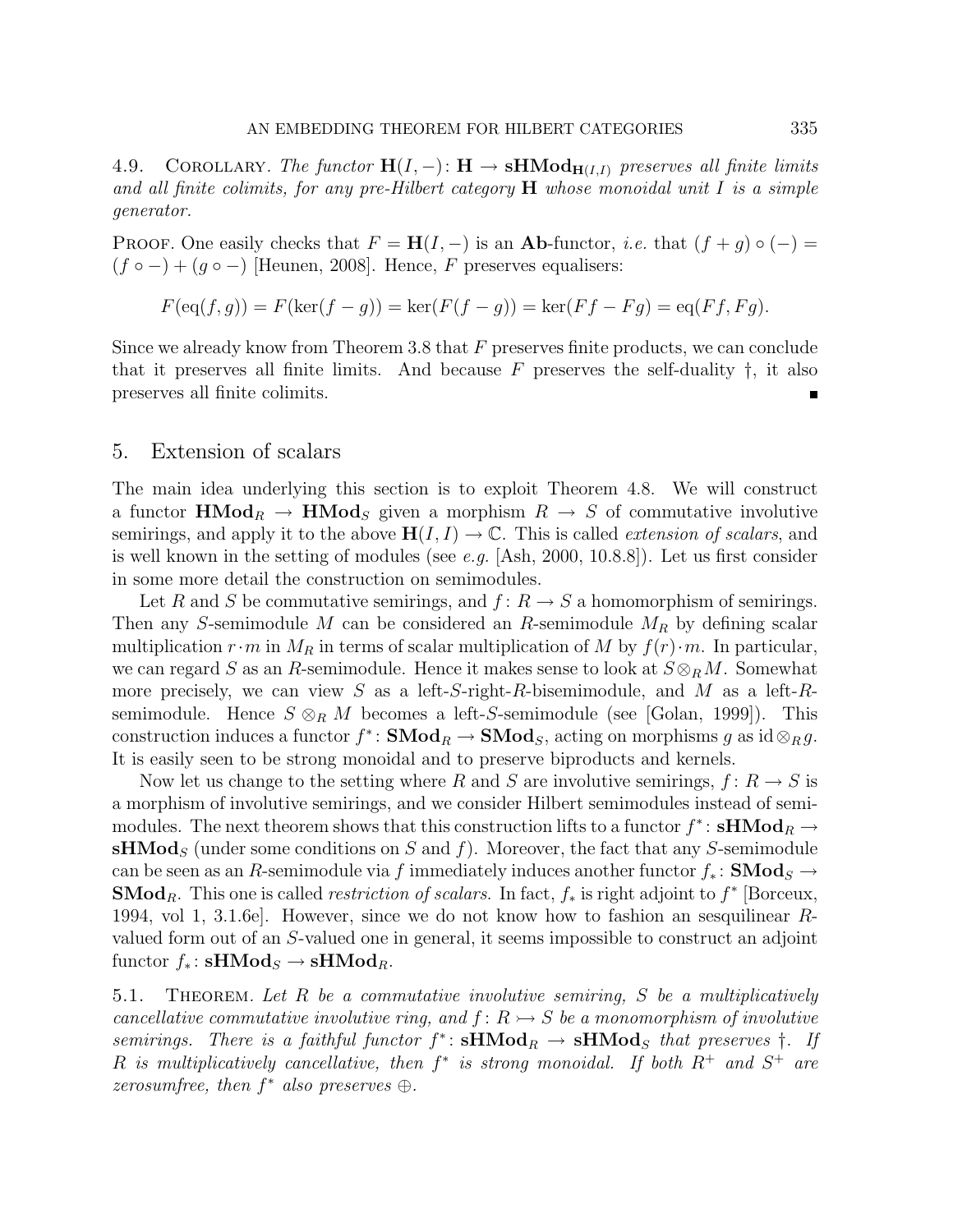PROOF. Let M be a strict Hilbert R-semimodule. Defining the carrier of  $f^*M$  to be  $S \otimes_R M$  turns it into an S-semimodule as before. Furnish it with

$$
\langle s \otimes m \, | \, s' \otimes m' \rangle_{f^*M} = s^{\ddagger} \cdot s' \cdot f(\langle m \, | \, m' \rangle_M).
$$

Assume  $0 = \langle s \otimes m | s \otimes m \rangle_{f^*M} = s^{\ddagger} s f(\langle m | m \rangle_M)$ . Since S is multiplicatively cancellative, either  $s = 0$  or  $f(\langle m | m \rangle_M) = 0$ . In the former case immediately  $s \otimes m = 0$ . In the latter case  $\langle m | m \rangle_M = 0$  since f is injective, and because M is strict  $m = 0$ , whence  $s \otimes m = 0$ . Since S is a ring, this implies that  $f^*M$  is a strict Hilbert S-semimodule. For if  $\langle x | -\rangle_{f^*M} = \langle y | -\rangle_{f^*M}$  then  $\langle x - y | -\rangle_{f^*M} = 0$ , so in particular  $\langle x - y | x - y \rangle_{f^*M} = 0$ . Hence  $x - y = 0$  and  $x = y$ .

Moreover, the image of a morphism  $g: M \to M'$  of **sHMod**<sub>R</sub> under  $f^*$  is a morphism of sHMod<sub>S</sub>, as its adjoint is id  $\otimes g^{\dagger}$ :

$$
\langle (\mathrm{id} \otimes g)(s \otimes m) \mid s' \otimes m' \rangle_{f^*M'} = \langle s \otimes g(m) \mid s' \otimes m' \rangle_{f^*M'}
$$
  
\n
$$
= s^{\ddagger} s' f(\langle g(m) \mid m' \rangle_M')
$$
  
\n
$$
= s^{\ddagger} s' f(\langle m \mid g^{\dagger}(m') \rangle_M)
$$
  
\n
$$
= \langle s \otimes m \mid s' \otimes g^{\dagger}(m') \rangle_{f^*M}
$$
  
\n
$$
= \langle s \otimes m \mid (\mathrm{id} \otimes g^{\dagger})(s' \otimes m') \rangle_{f^*M}.
$$

Obviously,  $f^*$  is faithful, and preserves  $\dagger$ . If dagger biproducts are available, then  $f^*$ preserves them, since biproducts distribute over tensor products. If dagger tensor products are available, showing that  $f^*$  preserves them comes down to giving an isomorphism  $S \to S \otimes_R R$  and a natural isomorphism  $(S \otimes_R X) \otimes_S (S \otimes_R Y) \to S \otimes_R (X \otimes_R Y)$ . The obvious candidates for these satisfy the coherence diagrams, making  $f^*$  strong monoidal.

5.2. COROLLARY. Let  $S$  be an involutive field of characteristic zero and at most continuum cardinality. Then there is a strong monoidal, faithful functor  $\mathbf{sHMod}_{S} \to \mathbf{sHMod}_{\mathbb{C}}$ that preserves all finite limits and finite colimits, and preserves † up to an isomorphism of the base field.

PROOF. The only claim that does not follow from previous results is the statement about preservation of finite (co)limits. This comes down to a calculation in the well-studied situation of module theory [Ash, 2000, Exercise 10.8.5].

Note that the extension of scalars functor  $f^*$  of the previous theorem is full if and only if f is a regular epimorphism, *i.e.* iff f is surjective. To see this, consider the inclusion  $f: \mathbb{N} \hookrightarrow \mathbb{Z}$ . This is obviously not surjective. Now, **SMod**<sub>N</sub> can be identified with the category **cMon** of commutative monoids, and  $\text{SMod}_{\mathbb{Z}}$  can be identified with the category **Ab** of Abelian groups. Under this identification,  $f^*$ : **cMon**  $\rightarrow$  **Ab** sends an object  $X \in \text{cMon to } X \coprod X$ , with inverses being provided by swapping the two terms X. For a morphism g,  $f^*(g)$  sends  $(x, x')$  to  $(gx, gx')$ . Consider  $h: X \coprod X \to X \coprod X$ , determined by  $h(x, x') = (x', x)$ . If  $h = f^{*}(g)$  for some g, then  $(x', x) = h(x, x') =$  $f^*g(x, x') = (gx, gx')$ , so  $gx = x'$  and  $gx' = x$  for all  $x, x' \in X$ . Hence g must be constant, contradicting  $h = f^*g$ . Hence  $f^*$  is not full.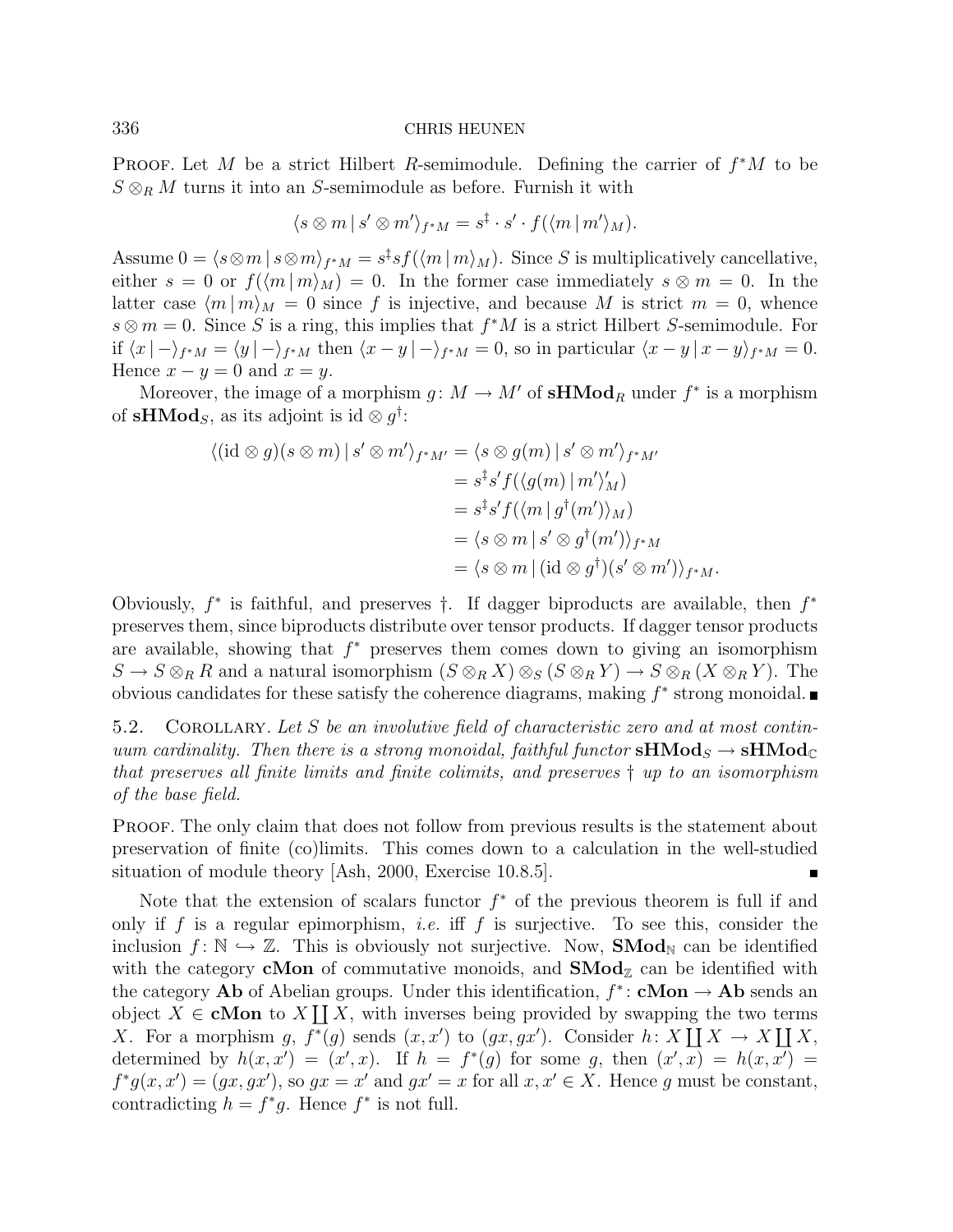### 6. Completion

Up to now we have concerned ourselves with algebraic structure only. To arrive at the category of Hilbert spaces and continuous linear maps, some analysis comes into play. Looking back at Definition 3.1, we see that a strict Hilbert  $\mathbb{C}$ -semimodule is just a pre-Hilbert space, *i.e.* a complex vector space with a positive definite sesquilinear form on it. Any pre-Hilbert space X can be completed to a Hilbert space  $\hat{X}$  into which it densely embeds [Reed & Simon, 1972, I.3].

A morphism  $g: X \to Y$  of sHMod<sub>C</sub> amounts to a linear transformation between pre-Hilbert spaces that has an adjoint. So  $\textbf{sHMod}_{\mathbb{C}} = \textbf{preHilb}$ . However, these morphisms need not necessarily be bounded, and only bounded adjointable morphisms can be extended to the completion  $\tilde{X}$  of their domain [Reed & Simon, 1972, I.7]. Therefore, we impose another axiom on the morphisms of H to ensure this. Basically, we rephrase the usual definition of boundedness of a function between Banach spaces for morphism between Hilbert semimodules. Recall from Lemma 4.8 that the scalars  $S = H(I, I)$  in a pre-Hilbert category **H** are always an involutive field, with  $S^+$  zerosumfree. Hence S is ordered by  $r \leq s$  iff  $r + p = s$  for some  $p \in S^+$ . We use this ordering to define boundedness of a morphism in H, together with the norm induced by the canonical bilinear form  $\langle f | g \rangle = f^{\dagger} \circ g.$ 

6.1. DEFINITION. Let  $H$  be a symmetric dagger monoidal dagger category with dagger biproducts. A scalar  $M: I \to I$  is said to bound a morphism  $g: X \to Y$  when  $x^{\dagger}g^{\dagger}gx \leq$  $M^{\dagger}x^{\dagger}xM$  for all  $x: I \to X$ . A morphism is called bounded when it has a bound. A Hilbert category is a pre-Hilbert category whose morphisms are bounded.

In particular, a morphism  $q: X \to Y$  in **sHMod**<sub>S</sub> is bounded when there is an  $M \in S$ satisfying  $\langle q(x)| q(x)\rangle \leq M^{\dagger}M\langle x|x\rangle$  for all  $x \in X$ .

Almost by definition, the functor  $H(I, -)$  of Theorem 3.8 preserves boundedness of morphisms when  $H$  is a Hilbert category. The following lemma shows that also the extension of scalars of Theorem 5.1 preserves boundedness. It is noteworthy that a combinatorial condition (boundedness) on the category H ensures an analytic property (continuity) of its image in  $\mathbf{sHMod}_{\mathbb{C}}$ , as we never even assumed a topology on the scalar field, let alone assuming completeness.

6.2. LEMMA. Let  $f: R \to S$  be a morphism of involutive semirings. If  $g: X \to Y$  is bounded in  $\mathrm{sHMod}_R$ , then  $f^*(g)$  is bounded in  $\mathrm{sHMod}_S$ .

PROOF. First, notice that  $f: R \to S$  preserves the canonical order: if  $r \leq r'$ , say  $r+t^{\ddagger}t = r'$ for  $r, r', t \in R$ , then  $f(r) + f(t)^\dagger f(t) = f(r + t^\dagger t) = f(r')$ , so  $f(r) \leq f(r')$ .

Suppose  $\langle g(x)| g(x)\rangle_Y \leq M^{\frac{1}{4}}M\langle x|x\rangle_X$  for all  $x \in X$  and some  $M \in R$ . Then  $f(\langle g(x) | g(x) \rangle_Y) \leq f(M^{\ddagger}M \langle x | x \rangle_X) = f(M)^{\ddagger}f(M)f(\langle x | x \rangle_X)$  for  $x \in X$ . Hence for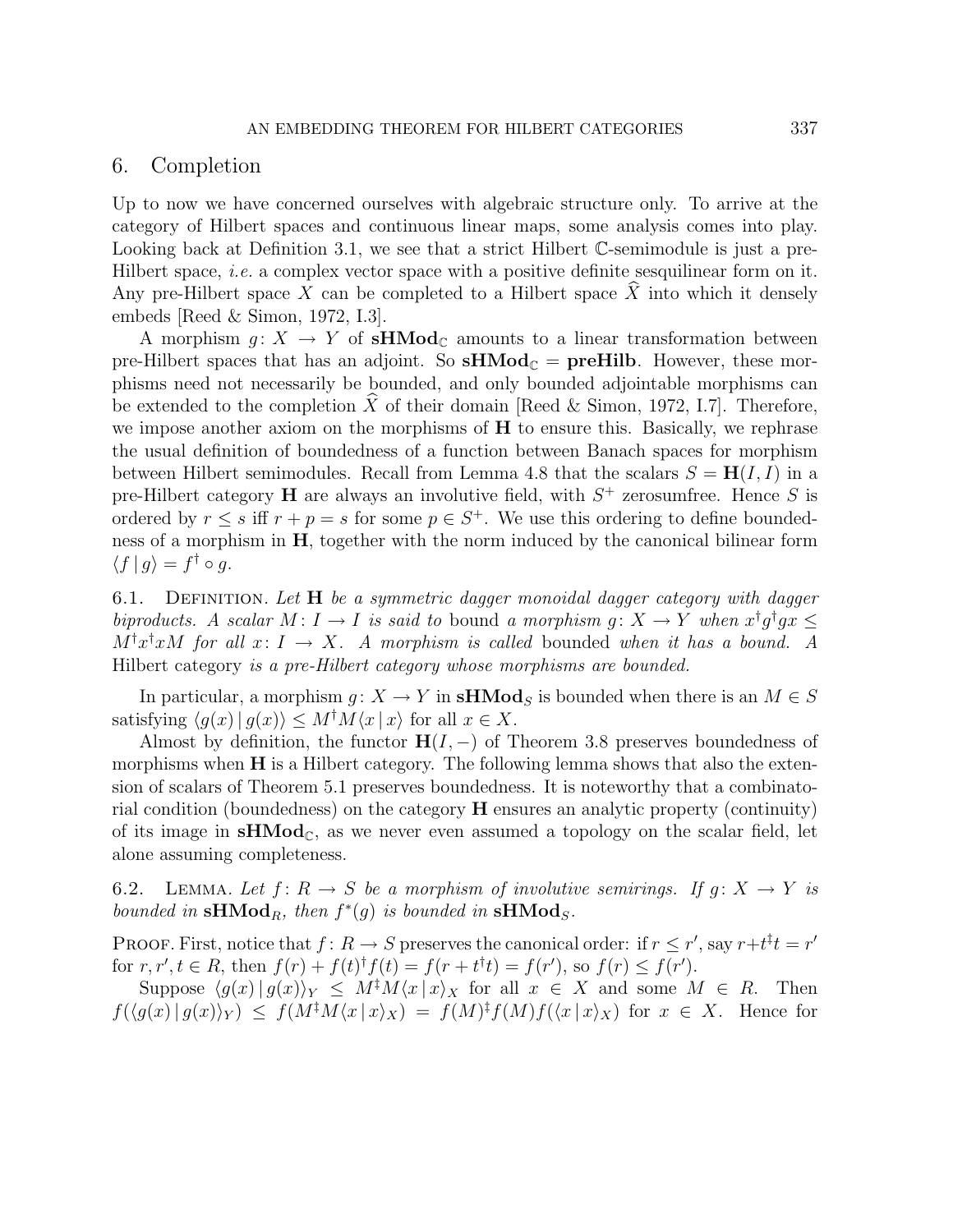$s \in S$ :

$$
\langle f^*g(s\otimes x) | f^*g(s\otimes x) \rangle_{f^*Y} = \langle (\mathrm{id}\otimes g)(s\otimes x) | (\mathrm{id}\otimes g)(s\otimes x) \rangle_{f^*Y}
$$
  
\n
$$
= \langle s\otimes g(x) | s\otimes g(x) \rangle_{f^*Y}
$$
  
\n
$$
= s^{\ddagger}s f(\langle g(x) | g(x) \rangle_Y)
$$
  
\n
$$
\leq s^{\ddagger}s f(M)^{\ddagger}f(M)f(\langle x | x \rangle_X)
$$
  
\n
$$
= f(M)^{\ddagger}f(M)\langle s\otimes x | s\otimes x \rangle_{f^*X}.
$$

Because elements of the form  $s \otimes x$  form a basis for  $f^*X = S \otimes_R X$ , we thus have

$$
\langle f^*g(z) | f^*g(z) \rangle_{f^*Y} \le f(M)^\dagger f(M) \langle z | z \rangle_{f^*X}
$$

for all  $z \in f^*X$ . In other words:  $f^*g$  is bounded (namely, by  $f(M)$ ).

Combining this section with Theorems 3.8 and 4.8, Corollary 5.2 and Lemma 6.2 now results in our main theorem. Notice that the completion preserves biproducts and kernels and thus equalisers, and so preserves all finite limits and colimits.

6.3. THEOREM. Any locally small Hilbert category **H** whose monoidal unit is a simple generator has a monoidal embedding into the category Hilb of Hilbert spaces and continuous linear maps that preserves † (up to an isomorphism of the base field) and all finite limits and finite colimits.

**PROOF.** The only thing left to prove is the case that  $H$  is trivial. But if  $H$  is a onemorphism Hilbert category, its one object must be the zero object, and its one morphism must be the zero morphism. Hence sending this to the zero-dimensional Hilbert space yields a faithful monoidal functor that preserves  $\dagger$  and  $\oplus$ , trivially preserving all (co)limits.

To finish, notice that the embedding of the Hilbert category Hilb into itself thus constructed is (isomorphic to) the identity functor.

## 7. Conclusion

Let us conclude by discussing several further issues.

7.1. DIMENSION. The embedding of Theorem 6.3 is strong monoidal (*i.e.* preserves  $\otimes$ ) if the canonical (coherent) morphism is an isomorphism

$$
\mathbf{H}(I, X) \otimes \mathbf{H}(I, Y) \cong \mathbf{H}(I, X \otimes Y),
$$

where the tensor product in the left-hand side is that of (strict) Hilbert semimodules. This is a quite natural restriction, as it prevents degenerate cases like  $\otimes = \oplus$ . Under this condition, the embedding preserves compact objects [Heunen, 2008]. This means that compact objects correspond to finite-dimensional Hilbert spaces under the embedding in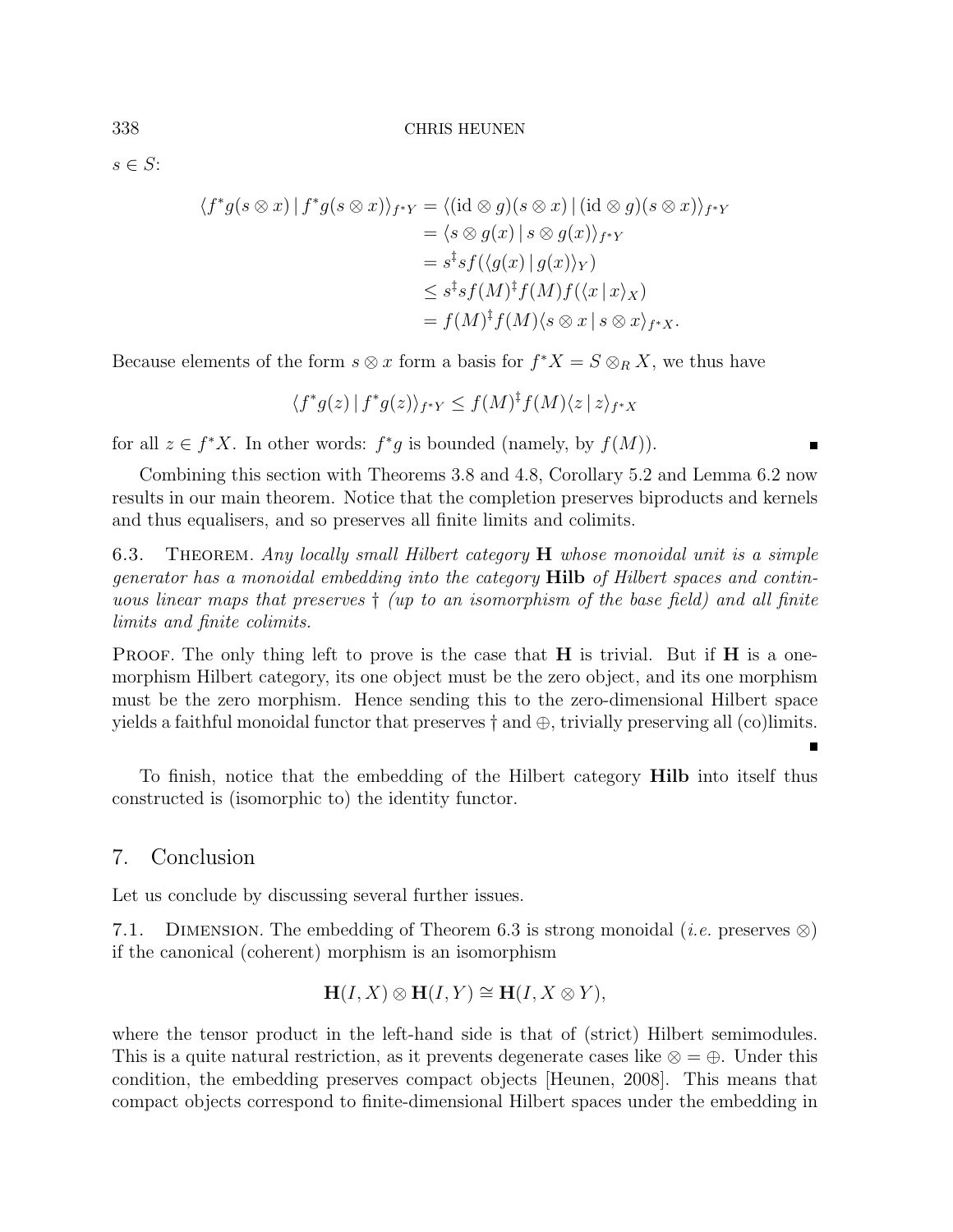question. Our embedding theorem also shows that every Hilbert category embeds into a C\*-category [Ghez, Lima & Roberts, 1985]. This relates to representation theory. Compare e.g. [Doplicher & Roberts, 1989], who establish a correspondence between a compact group and its categories of finite-dimensional, continuous, unitary representations; the latter category is characterised by axioms comparable to those of pre-Hilbert categories, with moreover every object being compact.

Corollary 4.9 opens the way to *diagram chasing* (see e.g. [Borceux, 1994, vol 2, Section 1.9]): to prove that a diagram commutes in a pre-Hilbert category, it suffices to prove this in pre-Hilbert spaces, where one has access to actual elements. As discussed above, when H is compact, and the embedding  $H \rightarrow preHilb$  is strong monoidal, then the embedding takes values in the category of finite-dimensional pre-Hilbert spaces. The latter coincides with the category of finite-dimensional Hilbert spaces (since every finitedimensional pre-Hilbert space is Cauchy complete). This partly explains the main claim in [Selinger, 2008], namely that an equation holds in all dagger traced symmetric monoidal categories if and only if it holds in finite-dimensional Hilbert spaces.

7.2. FUNCTOR CATEGORIES. We have used the assumption that the monoidal unit is simple in an essential way. But if  $H$  is a pre-Hilbert category whose monoidal unit is simple, and  $\bf{C}$  is any nontrivial small category, then the functor category  $[\bf{C},\bf{H}]$  is a pre-Hilbert category, albeit one whose monoidal unit is not simple anymore. Perhaps the embedding theorem can be extended to this example. The conjecture would be that any pre-Hilbert category whose monoidal unit is a generator (but not necessarily simple), embeds into a functor category  $[C, \text{preHilb}]$  for some category  $C$ . This requires reconstructing **C** from  $\text{Sub}(I)$ .

Likewise, it would be preferable to be able to drop the condition that the monoidal unit be a generator. To accomplish this, one would need to find a dagger preserving embedding of a given pre-Hilbert category into a pre-Hilbert category with a finite set of generators. In the Abelian case, this can be done by moving from  $C$  to  $[C, Ab]$ , in which  $\coprod_{X\in\mathbf{C}} C(X,-)$  is a generator. But in the setting of Hilbert categories there is no analogon of Ab. Also, Hilbert categories tend not to have infinite coproducts.

7.3. Topology. Our axiomatisation allowed inner product spaces over Q as a (pre-) Hilbert category. Additional axioms, enforcing the base field to be (Cauchy) complete and hence (isomorphic to) the real or complex numbers, could perhaps play a role in topologising the above to yield an embedding into sheaves of Hilbert spaces. A forthcoming paper studies subobjects in a (pre-)Hilbert category, showing that quantum logic is just an incarnation of categorical logic. But this is also interesting in relation to [Amemiya & Araki, 1966], which shows that a pre-Hilbert space is complete if and only if its lattice of closed subspaces is orthomodular.

7.4. Fullness. A natural question is under what conditions the embedding is full. Imitating the answer for the embedding of Abelian categories, we can only obtain the following partial result, since Hilbert categories need not have infinite coproducts, as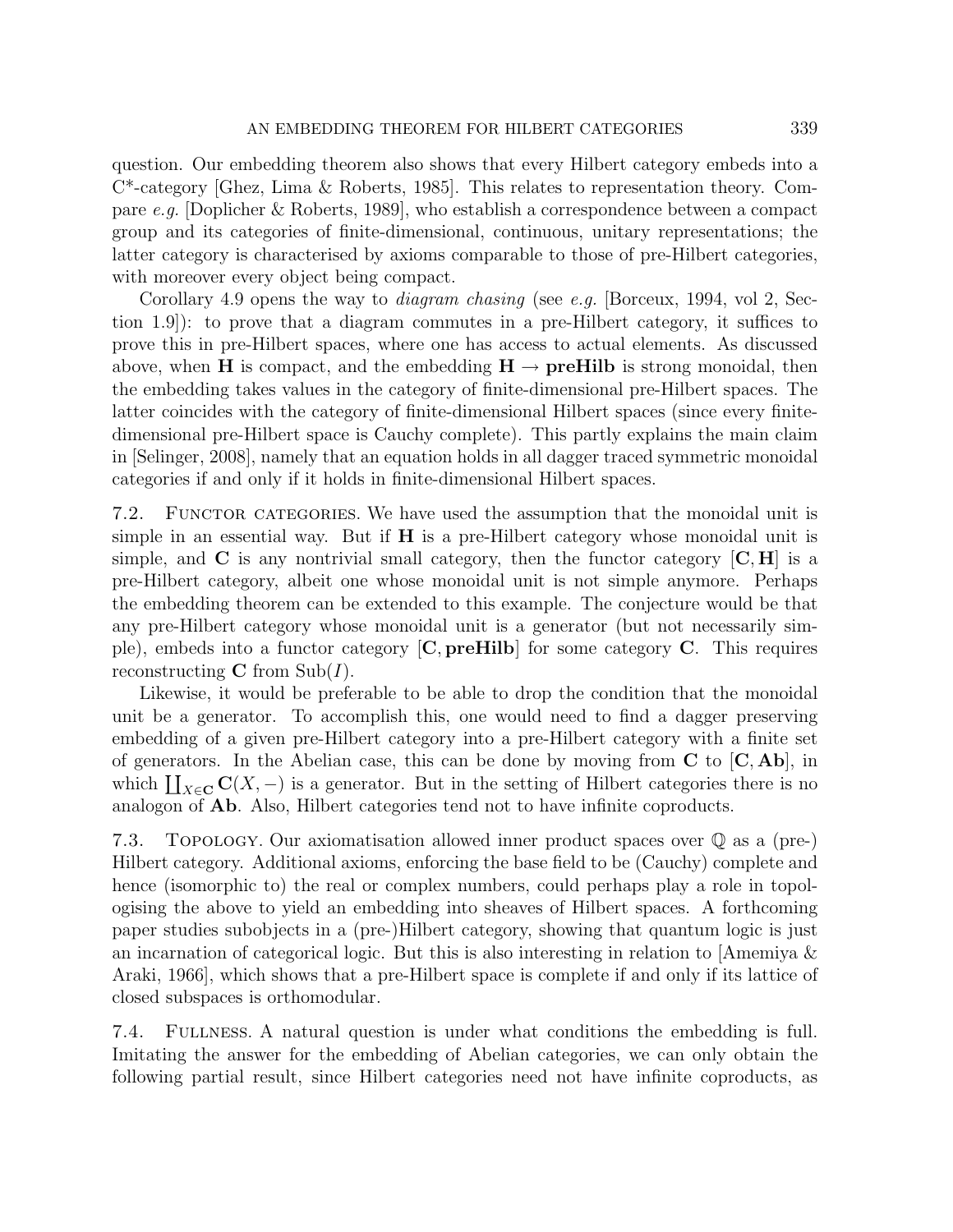opposed to Ab. An object X in a pre-Hilbert category  $\bf{H}$  with monoidal unit I is said to be finitely generated when there is a dagger epi  $\bigoplus_{i\in I} I \longrightarrow X$  for some finite set I.

7.5. THEOREM. The embedding of Theorem 3.8 is full when every object in  $H$  is finitely generated.

PROOF. We have to prove that  $H(I, -)$ 's action on morphisms, which we temporarily denote  $T: \mathbf{H}(X, Y) \to \mathbf{sHMod}_S(\mathbf{H}(I, X), \mathbf{H}(I, Y)),$  is surjective when X is finitely generated. Let  $\Phi: H(I, X) \to H(I, Y)$  in sHMod<sub>S</sub>. We must find  $\varphi: X \to Y$  in H such that  $\Phi(x) = \varphi \circ x$  for all  $x: I \to X$  in H. Suppose first that  $X = I$ . Then  $\Phi(x) = \Phi(\mathrm{id}_I \circ x) = \Phi(\mathrm{id}_I) \circ x$  since  $\Phi$  is a morphism of S-semimodules. So  $\varphi = \Phi(\mathrm{id}_I)$ satisfies  $\Phi(x) = \varphi \circ x$  for all  $x: I \to X$  in **H**. In general, if X is finitely generated, there is a finite set I and a dagger epi  $p: \bigoplus_{i \in I} I \longrightarrow X$ . Denote by  $\Phi_i$  the composite morphism

$$
\mathbf{H}(I,I) \xrightarrow{T(\kappa_i)} \mathbf{H}(I, \bigoplus_{i \in I} I) \xrightarrow{T(p)} \mathbf{H}(I,X) \xrightarrow{\Phi} \mathbf{H}(I,Y) \quad \text{in } \mathbf{sHMod}_S.
$$

By the previous case  $(X = I)$ , for each  $i \in I$  there is  $\varphi_i \in H(I, Y)$  such that  $\Phi_i(x) = \varphi_i \circ x$ for all  $x \in S$ . Define  $\overline{\varphi} = [\varphi_i]_{i \in I} : \bigoplus_{i \in I} I \to Y$ , and  $\overline{\Phi} = \Phi \circ T(p) : \mathbf{H}(I, \bigoplus_{i \in I} I) \to Y$  $\mathbf{H}(I, Y)$ . Then, for  $x \in \mathbf{H}(I, \bigoplus_{i \in I} I)$ :

$$
\bar{\Phi}(x) = \Phi(p \circ x) = \Phi(p \circ (\sum_{i \in I} \kappa_i \circ \pi_i) \circ x) = \sum_{i \in I} \Phi(p \circ \kappa_i \circ \pi_i \circ x)
$$

$$
= \sum_{i \in I} \Phi_i(\pi_i \circ x) = \sum_{i \in I} \varphi_i \circ \pi_i \circ x = \bar{\varphi} \circ x.
$$

Since p is a dagger epi, it is a cokernel, say  $p = \text{coker}(f)$ . Now

$$
\bar{\varphi} \circ f = \bar{\Phi}(f) = \Phi(p \circ f) = \Phi(0) = 0,
$$

so there is a (unique)  $\varphi \colon X \to Y$  with  $\bar{\varphi} = \varphi \circ p$ . Finally, for  $x \colon G \to X$ ,

$$
\Phi(x) = \Phi(p \circ p^{\dagger} \circ x) = \overline{\Phi}(p^{\dagger} \circ x) = \overline{\varphi} \circ p^{\dagger} \circ x = \varphi \circ p \circ p^{\dagger} \circ x = \varphi \circ x.
$$

# A. The category of Hilbert spaces

We denote the category of Hilbert spaces and continuous linear transformations by **Hilb**. First, we show that Hilb is actually a Hilbert category. Subsequently, we prove that it is not an Abelian category.

First, there is a dagger in Hilb, by the Riesz representation theorem. The dagger of a morphism  $f: X \to Y$  is its adjoint, *i.e.* the unique  $f^{\dagger}$  satisfying

$$
\langle f(x) | y \rangle_Y = \langle x | f^{\dagger}(y) \rangle_X.
$$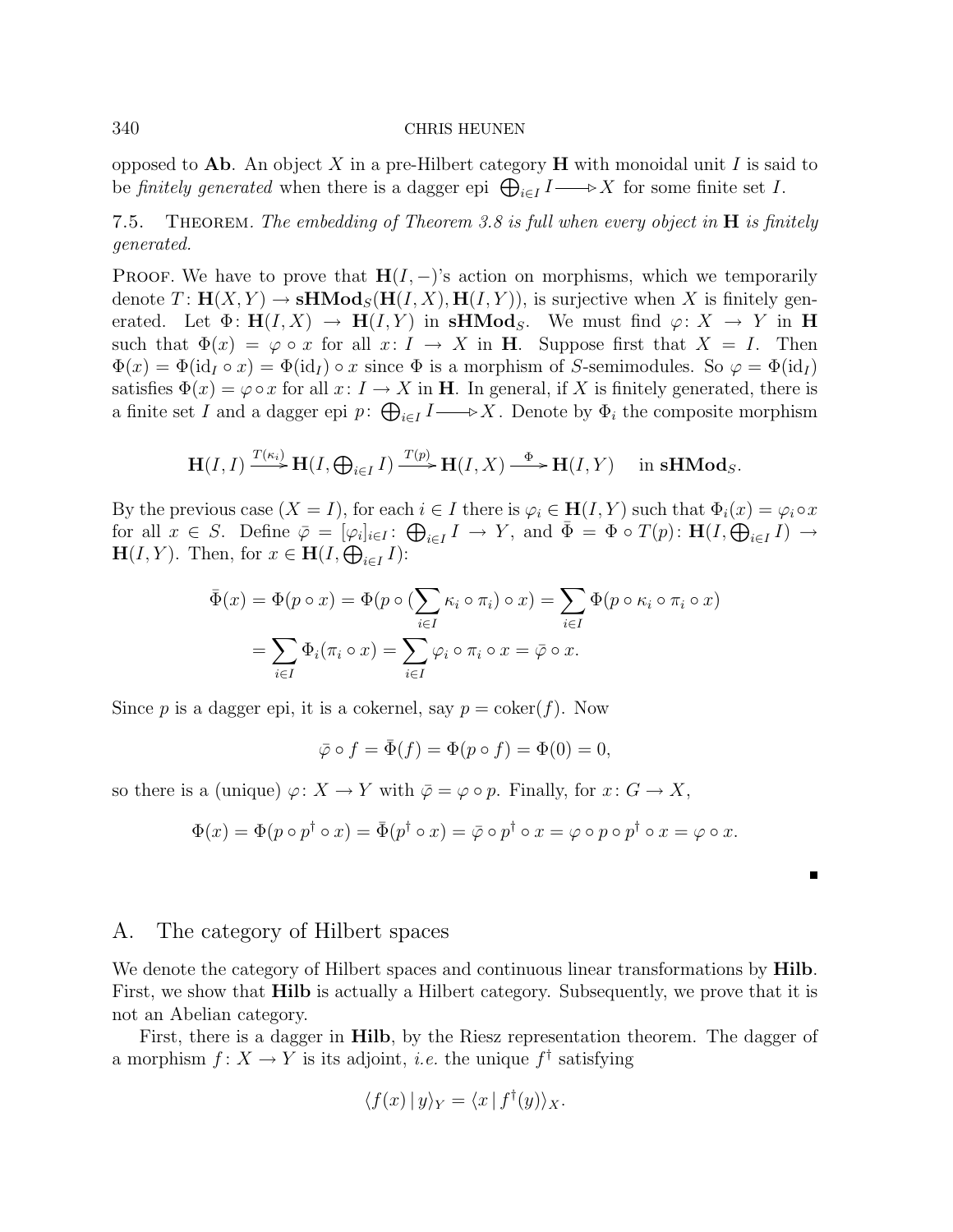It is also well-known that **Hilb** has finite dagger biproducts:  $X \oplus Y$  is carried by the direct sum of the underlying vector spaces, with inner product

$$
\langle (x,y) | (x',y') \rangle_{X \oplus Y} = \langle x | x' \rangle_X + \langle y | y' \rangle_Y.
$$

Furthermore, **Hilb** has kernels: the kernel of  $f: X \to Y$  is (the inclusion of)  $\{x \in X \mid$  $f(x) = 0$ . Since ker(f) is in fact a closed subspace, its inclusion is isometric. That is, Hilb in fact has dagger kernels. Consequently ker( $g - f$ ) is a dagger equaliser of f and  $g$  in Hilb.

We now turn to the requirement that every dagger mono be a dagger kernel.

A.1. LEMMA. The monomorphisms in **Hilb** are the injective continuous linear transformations.

**PROOF.** If m is injective, then it is obviously mono. Conversely, suppose that  $m: X \rightarrow Y$ is mono. Let  $x, x' \in X$  satisfy  $m(x) = m(x')$ . Define  $f: \mathbb{C} \to X$  by (continuous linear extension of)  $f(1) = x$ , and  $g: \mathbb{C} \to X$  by (continuous linear extension of)  $g(1) = x'$ . Then  $mf = mg$ , whence  $f = g$  and  $x = x'$ . Hence m is injective.

Recall that Hilbert spaces have orthogonal projections, that is: if  $X$  is a Hilbert space, and  $U \subseteq X$  a closed subspace, then every  $x \in X$  can be written as  $x = u + u'$  for unique  $u \in U$  and  $u' \in U^{\perp}$ , where

$$
U^{\perp} = \{ x \in X \mid \forall_{u \in U} . \langle u | x \rangle = 0 \}.
$$
 (2)

The function that assigns to x the above unique u is a morphism  $X \to U$ , the *orthogonal* projection of  $X$  onto its closed subspace  $U$ .

A.2. PROPOSITION. In Hilb, every dagger mono is a dagger kernel.

**PROOF.** Let  $m: M \rightarrow X$  be a dagger mono. In particular, m is a split mono, and hence its image is closed [Aubin, 2000, 4.5.2]. So, without loss of generality, we can assume that m is the inclusion of a closed subspace  $M \subseteq X$ . But then m is the dagger kernel of the orthogonal projection of X onto M.

All in all, **Hilb** is a Hilbert category. So is its full subcategory **fdHilb** of finitedimensional Hilbert categories. Also, if  $C$  is a small category and  $H$  a Hilbert category, then [C, H] is again a Hilbert category.

Since Hilb has biproducts, kernels and cokernels, it is a pre-Abelian category. But the behaviour of epis prevents it from being an Abelian category.

A.3. LEMMA. The epimorphisms in **Hilb** are the continuous linear transformations with dense image.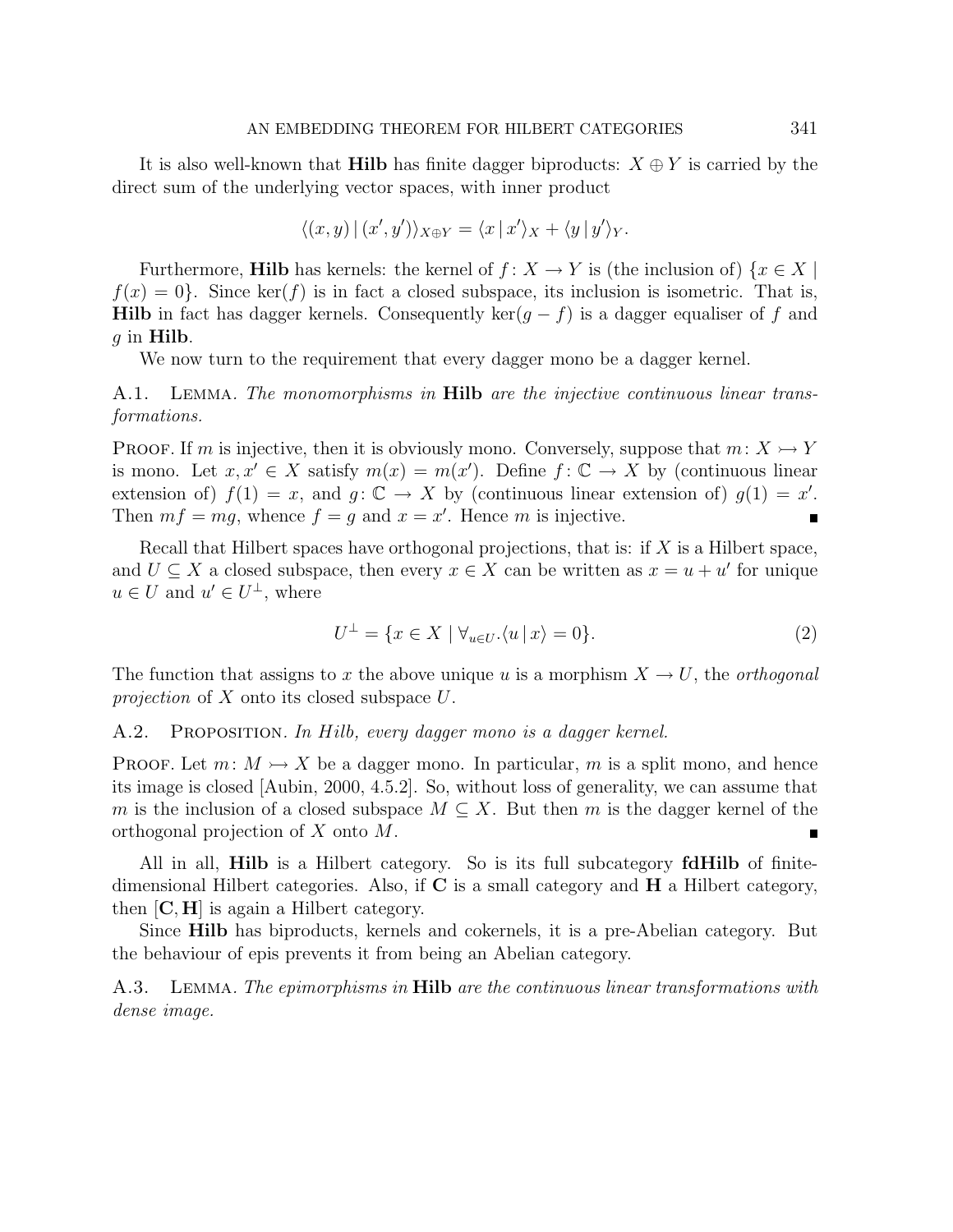PROOF. Let  $e: X \to Y$  satisfy  $e(X) = Y$ , and  $f, g: Y \to Z$  satisfy  $fe = ge$ . Let  $y \in Y$ , say  $y = \lim_{n \in \mathbb{R}} e(x_n)$ . Then

$$
f(y) = f(\lim_{n} e(x_n)) = \lim_{n} f(e(x_n)) = \lim_{n} g(e(x_n)) = g(\lim_{n} e(x_n)) = g(y).
$$

So  $f = q$ , whence e is epi.

Conversely, suppose that  $e: X \to Y$  is epi. Then  $e(X)$  is a closed subspace of Y, so that  $Y/e(X)$  is again a Hilbert space, and the projection  $p: Y \to Y/e(X)$  is continuous and linear. Consider also  $q: Y \to Y/e(X)$  defined by  $q(y) = 0$ . Then  $pe = qe$ , whence  $p = q$ , and  $e(X) = Y$ .

From this, we can conclude that **Hilb** is not an Abelian category, since it is not balanced: there are monic epimorphisms that are not isomorphic. In other words, there are injections that have dense image but are not surjective. For example,  $f: \ell^2(\mathbb{N}) \to \ell^2(\mathbb{N})$ defined by  $f(e_n) = \frac{1}{n}e_n$  is not surjective, as  $\sum_n$ 1  $\frac{1}{n}e_n$  is not in its range. But it is injective, self-adjoint, and hence also has dense image.

Another way to see that **Hilb** is not an Abelian category is to assert that the inclusion of a nonclosed subspace is mono, but cannot be a kernel since these are closed.

# References

- [Abramsky, 2005] Abramsky, S. (2005). Abstract scalars, loops, and free traced and strongly compact closed categories. In Algebra and Coalgebra in Computer Science, Springer, 1–30.
- [Abramsky & Coecke, 2004] Abramsky, A. & Coecke, B. (2004). A categorical semantics of quantum protocols. Logic in Computer Science 19, 415–425, IEEE Computer Society.
- [Ash, 2000] Ash, R.B. (2000). Abstract Algebra: the basic graduate year. http://www.math.uiuc.edu/∼r-ash
- [Amemiya & Araki, 1966] A remark on Piron's paper. Publications of the Research Institute for Mathematical Sciences A2, 423–427.
- [Aubin, 2000] Aubin, J.-P. (2000). Applied Functional Analysis. 2nd edition, Wiley Interscience.
- [Baez, 1997] Baez, J.C. (1997). Higher-Dimensional Algebra II: 2-Hilbert Spaces. Advances in Mathematics 127, 125–189.
- [Barr, 1999] Barr, M. (1999). \*-autonomous categories: once more around the track. Theory and Applications of Categories 6, 5–24.
- [Borceux, 1994] Borceux, F. (1994). Handbook of Categorical Algebra. Encyclopedia of Mathematics and its Applications 50 and 51, Cambridge University Press.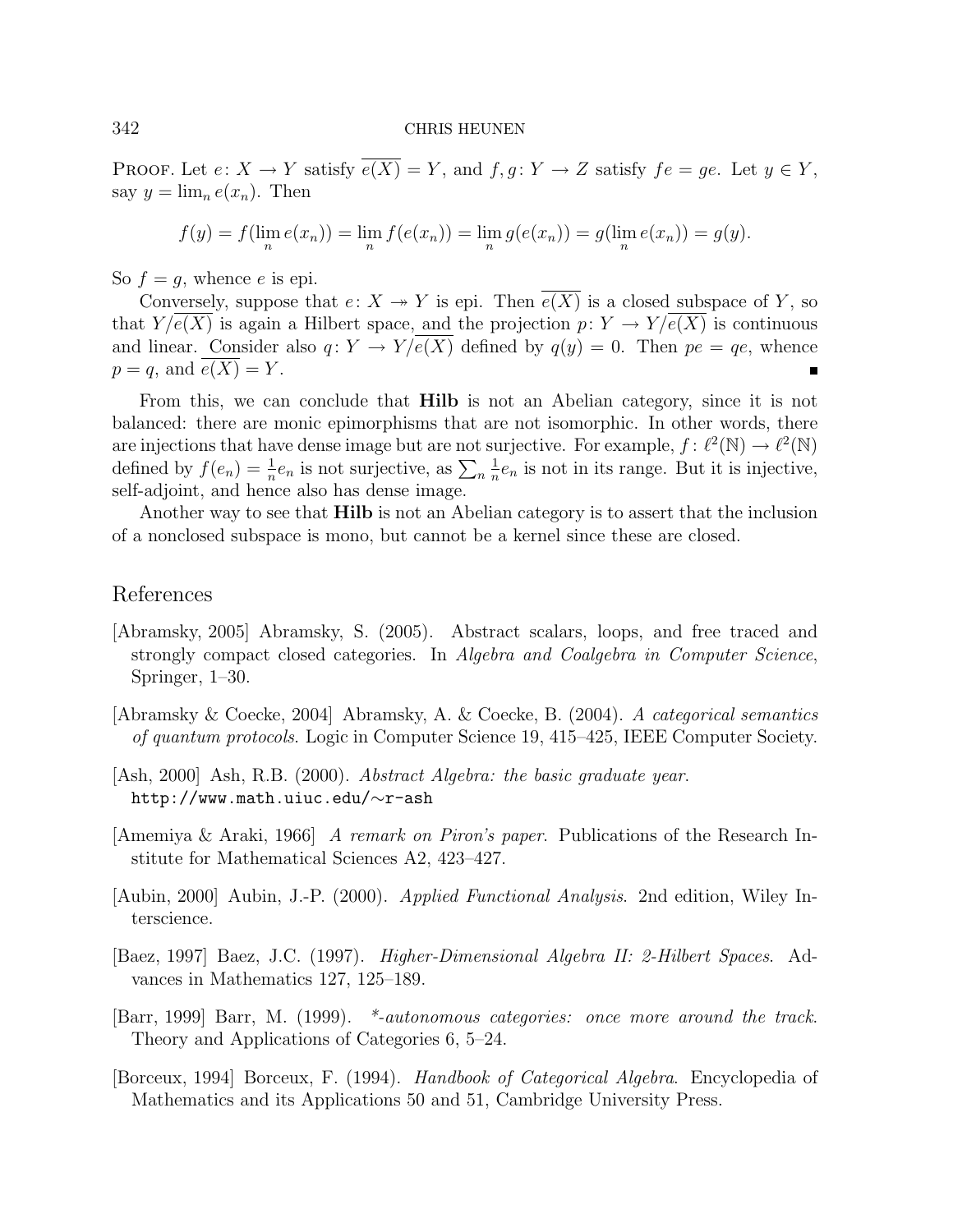- [Chang & Keisler, 1990] Chang, C. C. & Keisler, H. J. (1990) Model Theory, third edition. North-Holland.
- [Deligne, 1990] Deligne, P. (1990). The Grothendieck Festschrift vol. 2, chapter Catégories tannakiennes, pp. 111–195. Birkhauser.
- [Doplicher & Roberts, 1989] Doplicher, S. & Roberts, J. E. (1989). A new duality theory for compact groups. Inventiones Mathematicae 98, 157–218.
- [Freyd, 1964] Freyd, P. (1964). Abelian Categories: An introduction to the theory of functor. Harper and Row.
- [Gelfand & Naimark, 1943] Gelfand, I. M. & Naimark, M. A. (1943). On the imbedding of normed rings into the ring of operators on a Hilbert space. Matematicheskii Sbornik 12: 3–20.
- [Ghez, Lima & Roberts, 1985] Ghez, P., Lima, R. & Roberts, J. E. (1985). W<sup>∗</sup> -categories. Pacific Journal of Mathematics 120, 79–109.
- [Golan, 1999] Golan, J. S. (1999). Semirings and their Applications. Kluwer.
- [Grillet, 2007] Grillet, P. A. (2007). Abstract Algebra, second edition. Graduate Texts in Mathematics 242, Springer.
- $[H\ddot{a}i, 2002]$  H $\ddot{a}i, P. H. (2002)$ . An embedding theorem for Abelian monoidal categories. Compositio Mathematica 132, 27–48.
- [Halvorson & Müger, 2007] Halvorson, H. & Müger, M. (2007). Algebraic quantum field theory. In Handbook of the Philosophy of Physics, 731–922, North Holland.
- [Heunen, 2008] Heunen, C. (2008). Semimodule enrichment. In the proceedings of MFPS 24, Electronic Notes in Theoretical Computer Science 218, 193–208.
- [Kapranov & Voevodsky, 1994] Kapranov, M. & Voevodsky, V. (1994). 2-categories and Zamolodchikov tetrahedra equations. In Algebraic groups and their generalizations: quantum and infinite-dimensional methods. Proceedings of Symposia in Pure Mathematics 56(2):177-259, American Mathematical Society.
- [Lance, 1995] Lance, E. C. (1995). *Hilbert C*<sup>\*</sup>-modules. Number 210 in London Mathematical Society Lecture Note Series, Cambridge University Press.
- [Lubkin, 1960] Lubkin, S. (1960). Imbedding of Abelian categories. Transactions of the American Mathematical Society 97, 410–417.
- [Mitchell, 1965] Mitchell, B. (1965). Theory of Categories. Academic Press.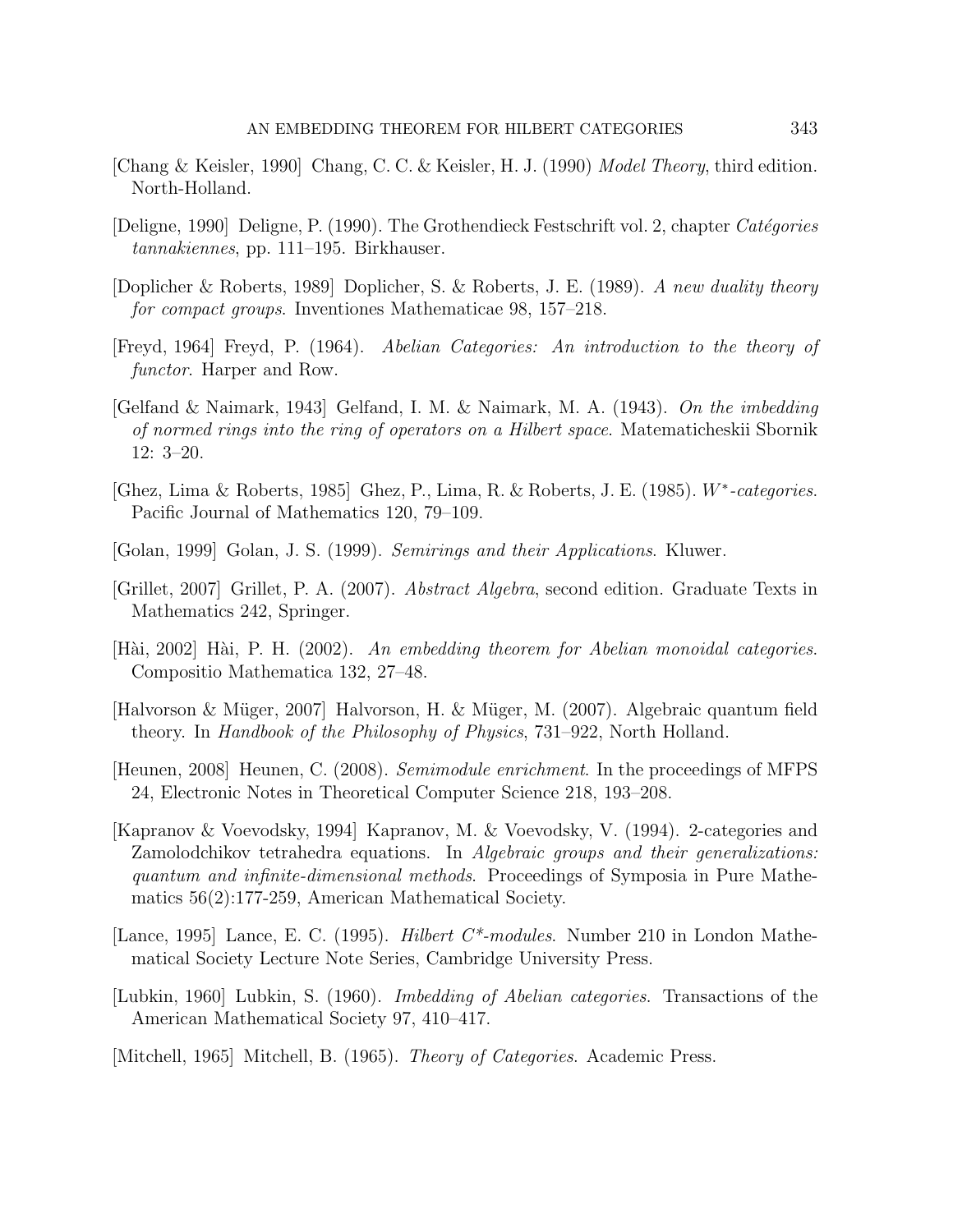- [Paseka, 1999] Paseka, J. (1999). Hilbert Q-modules and Nuclear Ideals. In the proceedings of the Eighth Conference on Category Theory and Computer Science, Electronic Notes in Theoretical Computer Science vol. 129, pp. 1–19.
- [Reed & Simon, 1972] Reed, M. & Simon, B. (1972). Methods of Modern Mathematical Physics, Vol I: Functional Analysis. Academic Press.
- [Selinger, 2007] Selinger, P. (2008). Dagger compact closed categories and completely positive maps. In the proceedings of QPL 3. Electronic Notes in Theoretical Computer Science 170: 139–163, Elsevier.
- [Selinger, 2008] Selinger, P. (2008). Finite dimensional Hilbert spaces are complete for dagger compact closed categories. In the proceedings of QPL 5.
- [Selinger, 2008] Selinger, P. (2008). Idempotents in dagger categories. In the proceedings of QPL 4. Electronic Notes in Theoretical Computer Science 210: 107–122, Elsevier.
- [Solèr, 1995] Solèr, M. P. (1995). Characterization of Hilbert spaces by orthomodular spaces. Communications in Algebra 23, 219–243.
- [Vicary, 2008] Vicary, J. (2008). Categorical properties of the complex numbers. arXiv:math/0807.2927.

Institute for Computing and Information Sciences, Institute for Mathematics, Astrophysics and Particle Physics, Radboud University Nijmegen, Postbus 9010, 6500 GL Nijmegen, the Netherlands Email: heunen@math.ru.nl

This article may be accessed at http://www.tac.mta.ca/tac/ or by anonymous ftp at ftp://ftp.tac.mta.ca/pub/tac/html/volumes/22/13/22-13.{dvi,ps,pdf}